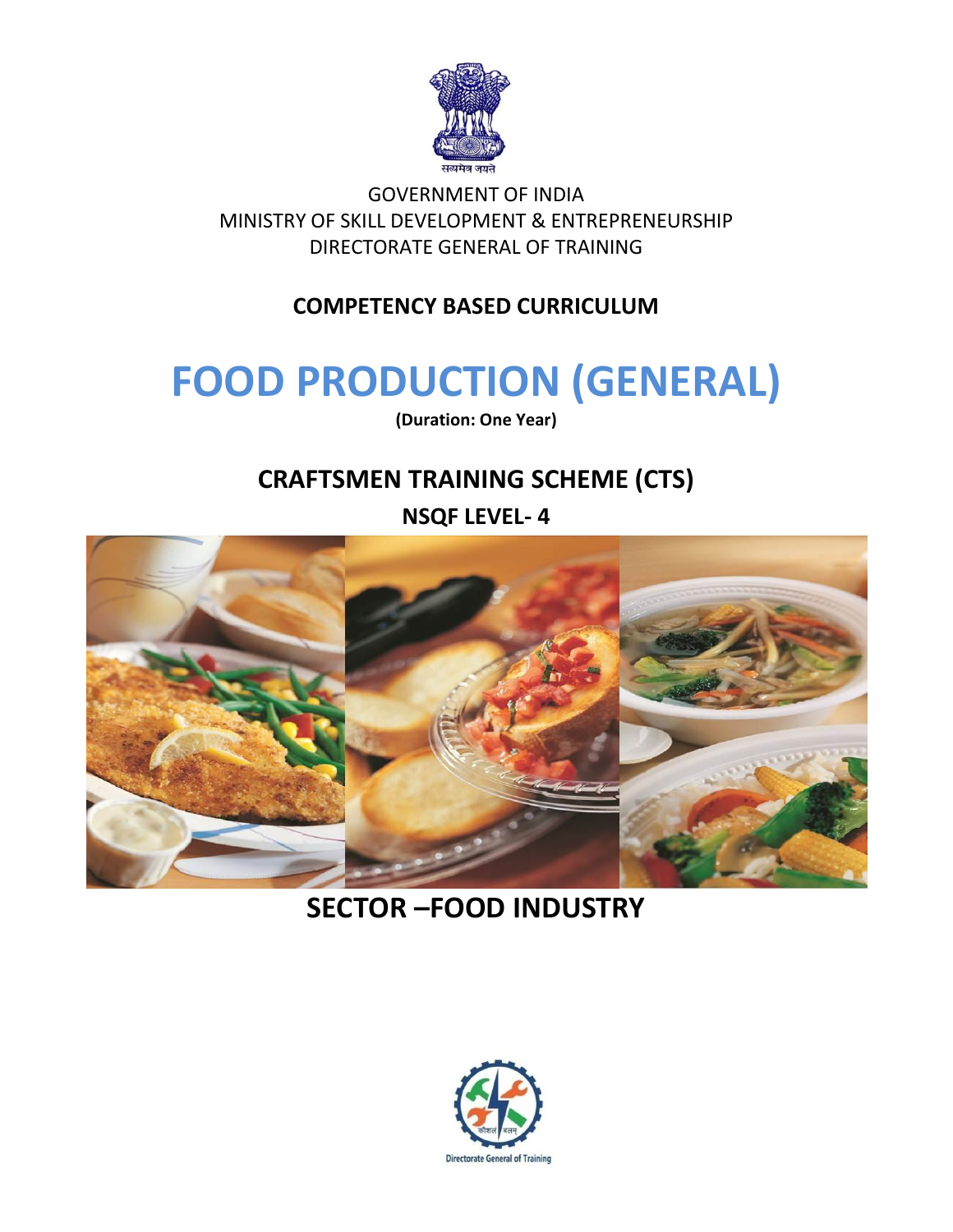# **FOOD PRODUCTION (GENERAL)**

**(Non-Engineering Trade)**

**(Revised in 2019)**

**Version: 1.2**

## **CRAFTSMEN TRAINING SCHEME (CTS)**

### **NSQF LEVEL - 4**

Developed By

Ministry of Skill Development and Entrepreneurship

Directorate General of Training **CENTRAL STAFF TRAINING AND RESEARCH INSTITUTE** EN-81, Sector-V, Salt Lake City, Kolkata – 700 091 www.cstaricalcutta.gov.in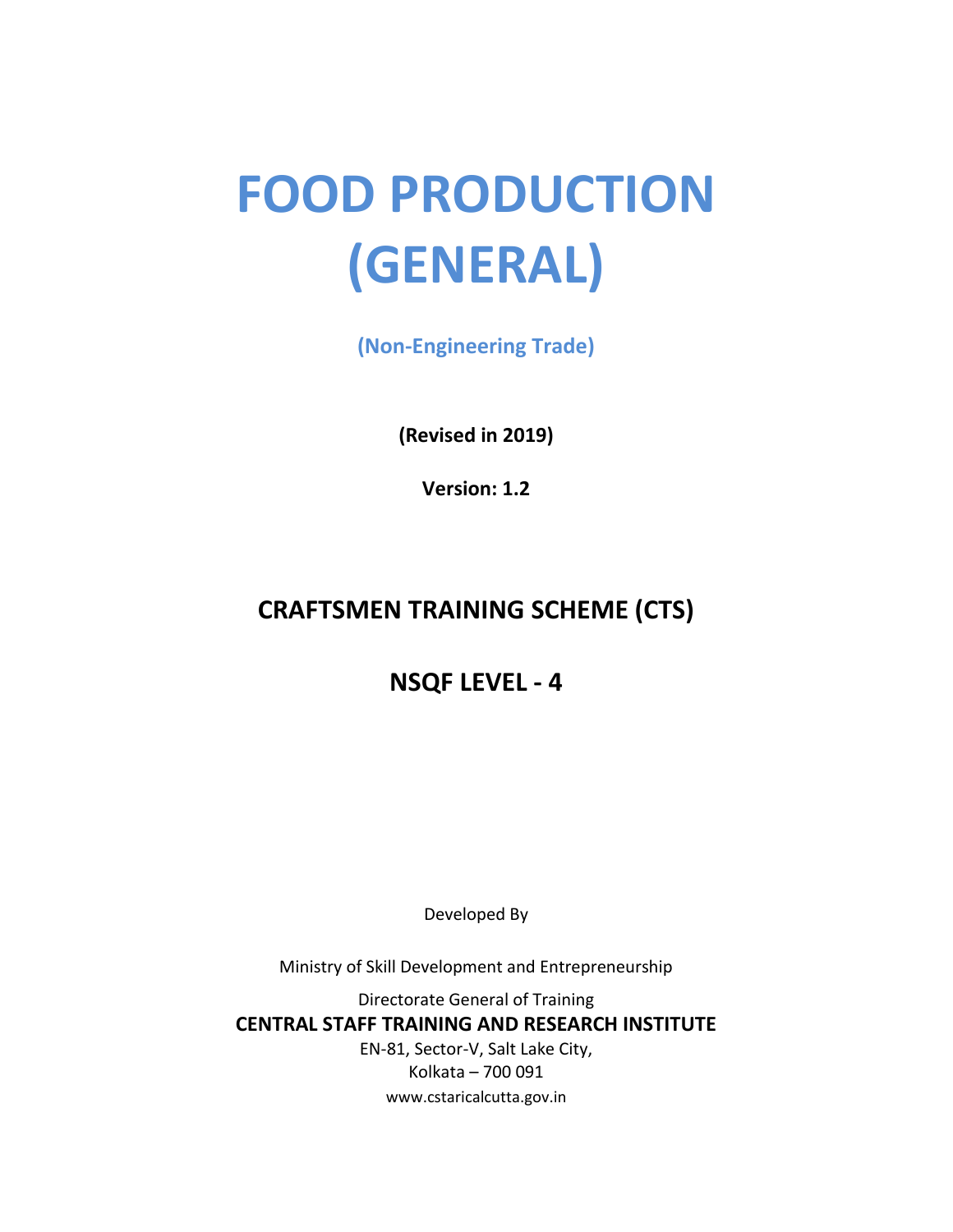| S No. | <b>Topics</b>                                | Page No.       |
|-------|----------------------------------------------|----------------|
| 1.    | Course Information                           | $\mathbf{1}$   |
| 2.    | <b>Training System</b>                       | $\overline{2}$ |
| 3.    | Job Role                                     | 6              |
| 4.    | <b>General Information</b>                   | 7              |
| 5.    | <b>Learning Outcome</b>                      | 9              |
| 6.    | <b>Assessment Criteria</b>                   | 10             |
| 7.    | <b>Trade Syllabus</b>                        | 13             |
|       | Annexure I (List of Trade Tools & Equipment) | 22             |
|       | Annexure II (List of Trade experts)          | 25             |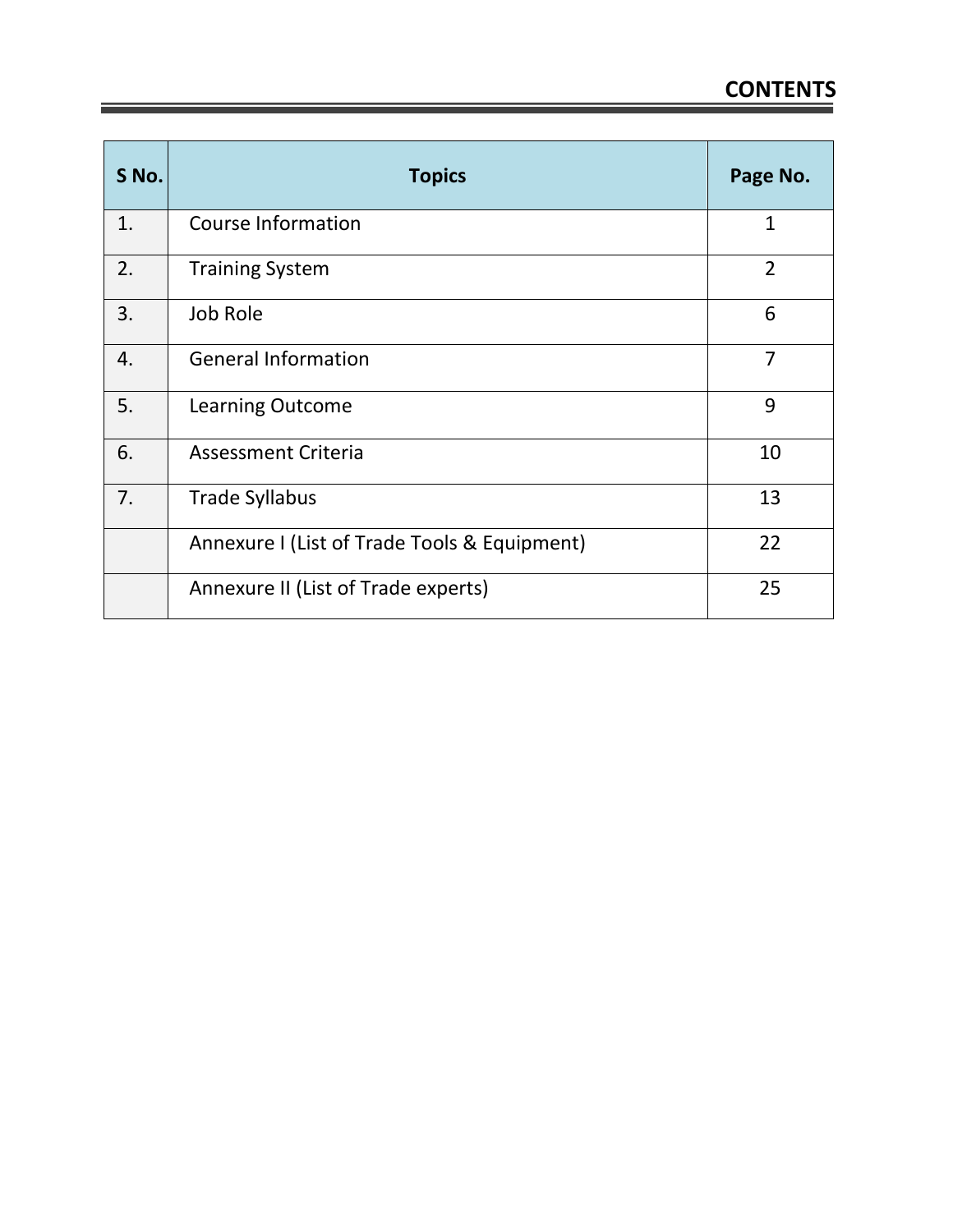

During one-year duration of "Food Production (General)" trade, a candidate is trained on Professional Skill, Professional Knowledge and Employability Skill related to job role. In addition to this, a candidate is entrusted to undertake project work, extracurricular activities and on-the-job training to build up confidence. The broad components covered under Professional skill subject are as below: -

The trainee learns about elementary first-aid, firefighting, environment regulation and housekeeping, etc. The trainee identifies trade tools, kitchen equipment and kitchen operation process. He understands the importance of personal hygiene, cleanliness of kitchen/ cooking utensils, food handling and hygiene protective clothing. He practices safe handling of kitchen knives and other hand tools. He identifies basic ingredients, spices, condiments, herbs, pulses, vegetables, fruits, continental vegetables and various meat products, etc. The trainee understands and practices various cuts of vegetables viz. Julienne, jardinière, brunoise, and passion cuts, etc. The trainee learns preparing mise-en-place and practices various cooking methods viz. Blanching, sautéing, steaming, stewing, roasting, grilling, braising, baking, etc. He prepares and practices basic Indian foods like dal, vegetables, chutney, raita, Indian bread etc. The trainee learns to prepare ala carte menu for breakfast/ buffet.

The trainee learns to prepare, season and cook soup, meats, vegetable and other food stuff. He learns to make varieties of exotic Indian foods based on regional cuisine/ ethnic royal cuisine and various continental/ Chinese food. The trainee learns to work in the Garde manger and prepares various salads, salad dressings, sandwiches, canapés, fruit juice and other cold foods, etc. The trainee learns to work in a bakery and prepares various desserts and sweet dishes viz. breads/ bread rolls, soup sticks, pastries, jam tort, swiss roll, puff, patties, cookies and cakes, etc. The trainee learns to cook varieties of Indian and continental chicken and meat recipes. It is also demonstrated to the trainee via presentation about the activities which are not feasible to be practiced at the Institute viz. non-seasonal ingredients, various cuts; lamb, beef, mutton, pork and game bird, etc. The trainee also undergoes two weeks on-the- job training in various hotel industries at the end of year which gives them more practical exposure to industrial environment.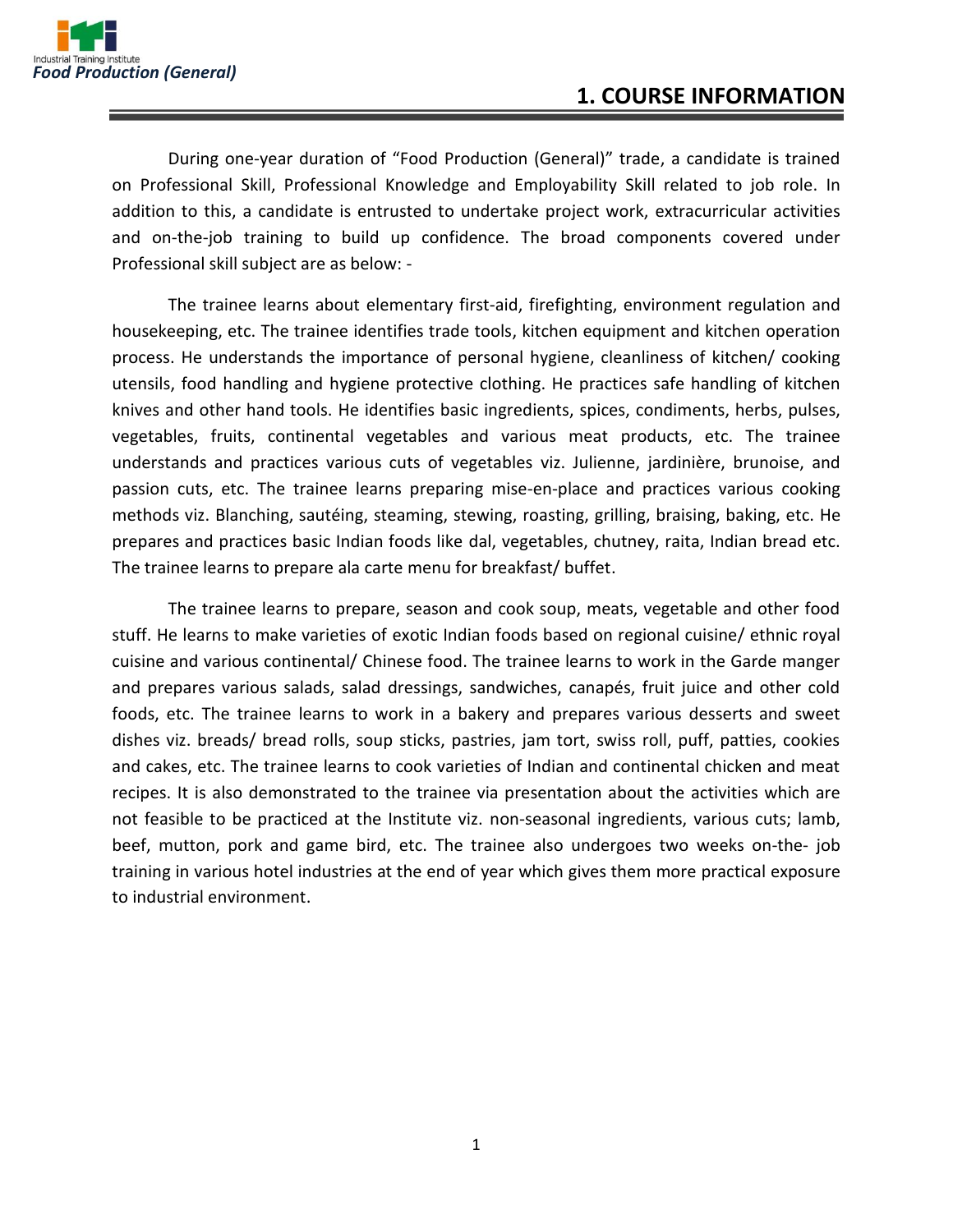

#### **2.1 GENERAL**

The Directorate General of Training (DGT) under Ministry of Skill Development & Entrepreneurship offers a range of vocational training courses catering to the need of different sectors of economy/ Labour market. The vocational training programmes are delivered under the aegis of Directorate General of Training (DGT). Craftsman Training Scheme (CTS) with variants and Apprenticeship Training Scheme (ATS) are two pioneer schemes of DGT for strengthening vocational training.

'Food Production (General)' trade under CTS is one of the popular courses delivered nationwide through a network of ITIs. The course is of one-year duration. It mainly consists of Domain area and Core area. The Domain area (Trade Theory & Practical) imparts professional skills and knowledge, while the core area (Employability Skills) imparts requisite core skills, knowledge, and life skills. After passing out the training program, the trainee is awarded National Trade Certificate (NTC) by DGTwhich is recognized worldwide.

#### **Candidates broadly need to demonstrate that they are able to:**

- Read and interpret parameters/documents, plan and organize work processes, identify necessary materials and tools;
- Perform tasks with due consideration to safety rules, accident prevention regulations and environmental protection stipulations;
- Apply professional skill, knowledge & employability skills while performing jobs.
- Document the parameters related to the task undertaken.

#### **2.2 PROGRESSION PATHWAYS**

- Can join industry as Cook and will progress further as Senior Cook, Supervisor and can rise up to the level of Manager.
- Can become Entrepreneur in the related field.
- Can join Apprenticeship programs in different types of industries leading to a National Apprenticeship certificate (NAC).
- Can join Crafts Instructor Training Scheme (CITS) in the trade for becoming an instructor in ITIs.
- Can join Advanced Diploma (Vocational) courses under DGT as applicable.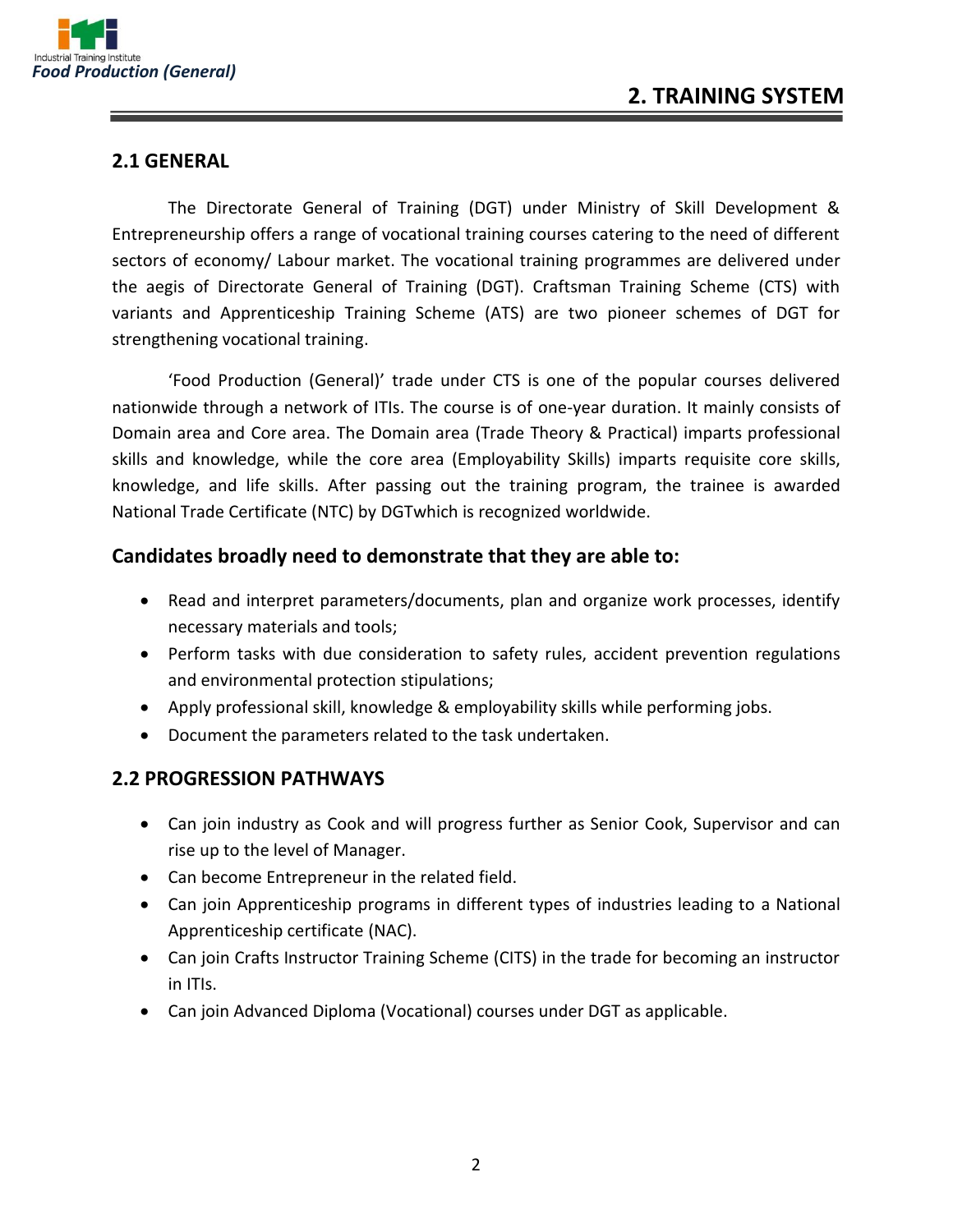

#### **2.3 COURSE STRUCTURE**

Table below depicts the distribution of training hours across various course elements during a period of one year: -

| S No. | <b>Course Element</b>                 | <b>Notional Training</b><br><b>Hours</b> |
|-------|---------------------------------------|------------------------------------------|
| 1.    | Professional Skill (Trade Practical)  | 1200                                     |
| 2.    | Professional Knowledge (Trade Theory) | 240                                      |
| 3.    | <b>Employability Skills</b>           | 160                                      |
|       | <b>Total</b>                          | 1600                                     |

#### **2.4 ASSESSMENT & CERTIFICATION**

The trainee will be tested for his skill, knowledge and attitude during the period of course through formative assessment and at the end of the training programme through summative assessment as notified by the DGT from time to time.

a) The **Continuous Assessment** (Internal) during the period of training will be done by **Formative Assessment Method** by testing for assessment criteria listed against learning outcomes. The training institute has to maintain an individual trainee portfolio as detailed in assessment guideline. The marks of internal assessment will be as per the formative assessment template provided on www.bharatskills.gov.in.

b) The final assessment will be in the form of summative assessment. The All India Trade Test for awarding NTC will be conducted by Controller of examinations, DGT as per the guidelines. The pattern and marking structure is being notified by DGT from time to time. **The learning outcome and assessment criteria will be the basis for setting question papers for final assessment. The examiner during final examination will also check** the individual trainee's profile as detailed in assessment guideline before giving marks for practical examination.

#### **2.4.1 PASS REGULATION**

For the purposes of determining the overall result, weightage of 100% is applied for six months and one year duration courses and 50% weightage is applied to each examination for two years courses. The minimum pass percent for Trade Practical and Formative assessment is 60% & for all other subjects is 33%. There will be no Grace marks.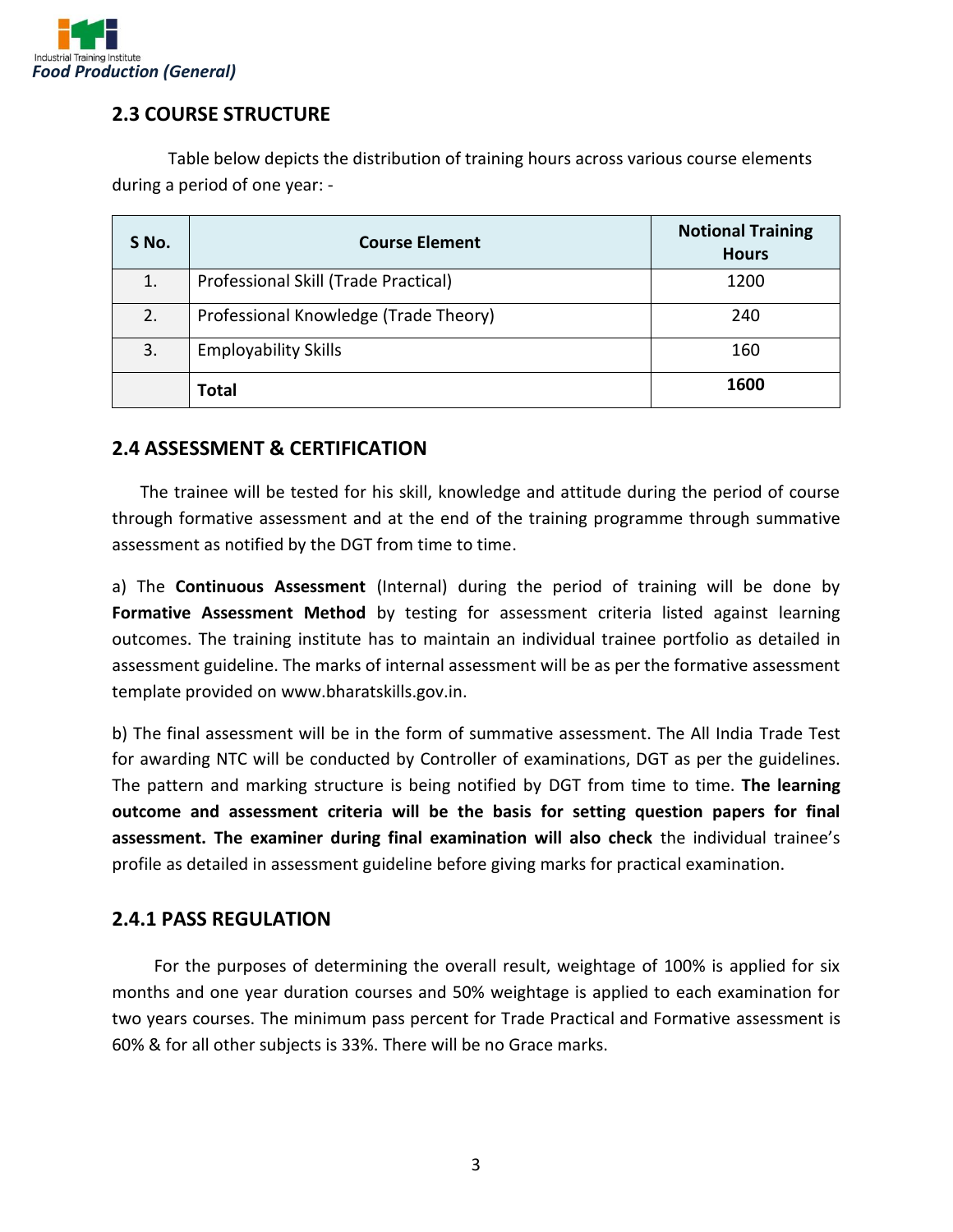

#### **2.4.2 ASSESSMENT GUIDELINE**

Appropriate arrangements should be made to ensure that there will be no artificial barriers to assessment. The nature of special needs should be taken into account while undertaking the assessment. Due consideration should be given while assessing for teamwork, avoidance/reduction of scrap/wastage and disposal of scrap/waste as per procedure, behavioral attitude, sensitivity to the environment and regularity in training. The sensitivity towards OSHE and self-learning attitude are to be considered while assessing competency.

Assessment will be evidence based comprising the following:

- Job carried out in labs/workshop
- Record book/ daily diary
- Answer sheet of assessment
- Viva-voce
- Progress chart
- Attendance and punctuality
- Assignment
- Project work

Evidences and records of internal (Formative) assessments are to be preserved until forthcoming examination for audit and verification by examining body. The following marking pattern to be adopted while assessing:

| <b>Performance Level</b>                                                                                                                                                                                                               | <b>Evidence</b>                                                                                                                                                                                                                                                 |  |  |
|----------------------------------------------------------------------------------------------------------------------------------------------------------------------------------------------------------------------------------------|-----------------------------------------------------------------------------------------------------------------------------------------------------------------------------------------------------------------------------------------------------------------|--|--|
| (a) Weightage in the range of 60%-75% to be allotted during assessment                                                                                                                                                                 |                                                                                                                                                                                                                                                                 |  |  |
| For performance in this grade, the candidate<br>should produce work which demonstrates<br>attainment of an acceptable standard of<br>craftsmanship with occasional guidance, and<br>due regard for safety procedures and<br>practices. | Demonstration of good skills and accuracy<br>$\bullet$<br>in the field of work/assignments.<br>A fairly good level of neatness and<br>$\bullet$<br>consistency to accomplish job activities.<br>Occasional support in completing the task/<br>$\bullet$<br>job. |  |  |
| (b) Weightage in the range of 75%-90% to be allotted during assessment                                                                                                                                                                 |                                                                                                                                                                                                                                                                 |  |  |
| For this grade, a candidate should produce<br>work which demonstrates attainment of a<br>reasonable standard of craftsmanship, with<br>little guidance, and regard for safety                                                          | Good skill levels and accuracy in the field<br>$\bullet$<br>of work/assignments.<br>A good level of neatness and consistency<br>$\bullet$<br>to accomplish job activities.                                                                                      |  |  |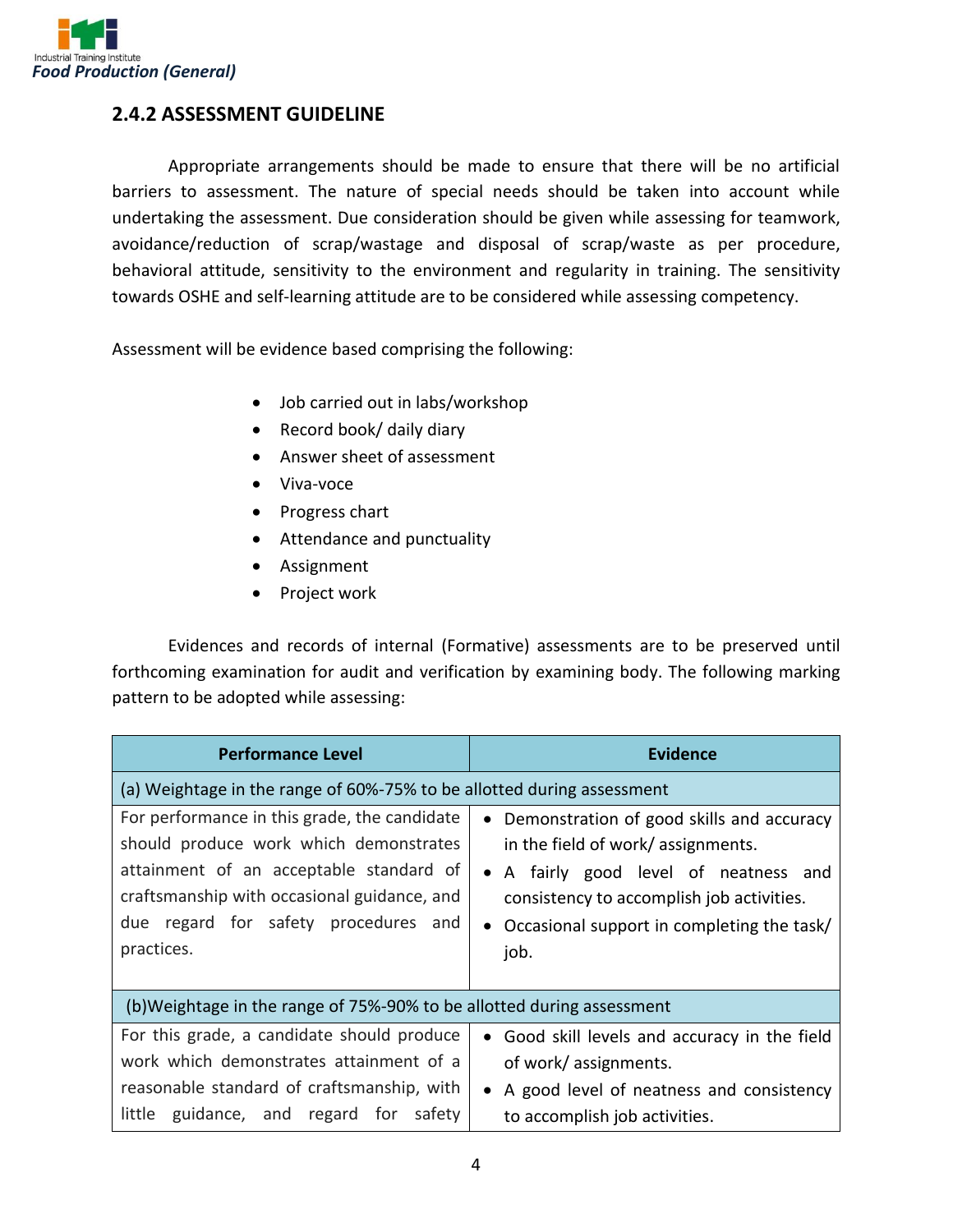

| procedures and practices.                                                                                                                                                                                                                                                               | • Little support in completing the task/job.                                                                                                                                                                   |
|-----------------------------------------------------------------------------------------------------------------------------------------------------------------------------------------------------------------------------------------------------------------------------------------|----------------------------------------------------------------------------------------------------------------------------------------------------------------------------------------------------------------|
| (c) Weightage in the range of more than 90% to be allotted during assessment                                                                                                                                                                                                            |                                                                                                                                                                                                                |
| performance in this grade, the<br>For<br>candidate, with minimal or no support in<br>organization and execution and with due<br>regard for safety procedures and practices,<br>has produced work which demonstrates<br>attainment of a high<br>$-$ of $-$<br>standard<br>craftsmanship. | • High skill levels and accuracy in the field of<br>work/assignments.<br>• A high level of neatness and consistency to<br>accomplish job activities.<br>• Minimal or no support in completing the<br>task/job. |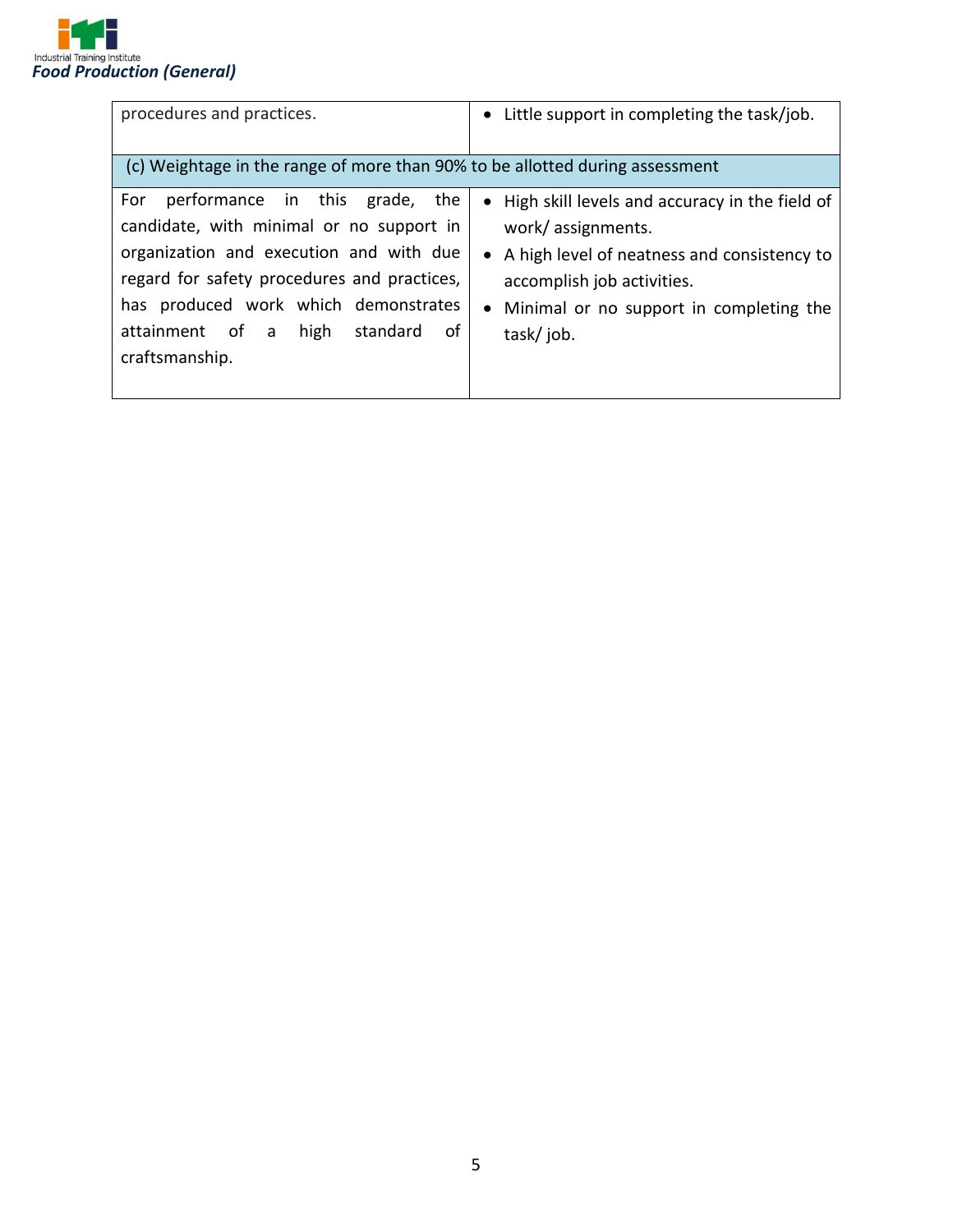

**Cook, Institutional**; prepares, seasons and cooks soups, meats, vegetables, desserts and other foodstuff for consumption in hotels, restaurants and other establishments. Fries, boils, broils, roasts or steams vegetables, meats, fish and other food to prepare dishes listed on menu and prepare salads, sandwiches, cakes, fruit juices and other cold foods. Supervises dish washing and preparing of vegetables and other foodstuff for cooking. May specialize in preparing a particular cuisine such as Indian/Chinese/Continental or specialize in Garde manger/bakery and be designated accordingly.

**Cook, Domestic**; prepares and cooks meals in private households. Plans menu according to own judgment or employer's instructions and prepares soup, salad, breads, lentil, vegetables and meats. Cooks foodstuff according to recipes or own judgment. Cleans or supervises cleaning of kitchen and cooking utensils. May serve meals, perform duties of valet and be designated as COOK-BEARER.

**Cook, Ship** Cook, Ship on board ship. Plans menu taking account of foods in season and local availability. Cooks food stuffs in quantities according to menu and number of persons to be served. Cleans, cuts and cooks meat, fish and poultry and bakes breads and pastry. Washes dishes and cleans galley and galley equipment. May order supplies and maintain record and accounts. May supervise activities of one or more workers who assist in preparing and serving, meals.

**Cooks, Other**; prepare special food or dishes in private households or public eating places and include cooks not elsewhere classified, such as SWEET MASTER plans and prepares general and special sweet dishes, in hotels, restaurants and other such establishments. DIET COOK prepares special diets for people under medical restriction. TEA AND COFFEE MAKER brews and prepares beverages like coffee and tea in hotels, clubs or similar establishments and ensures proper cleanliness of stall.

#### **Reference NCO-2015:**

- (i) 5120.0200 Cook, Institutional
- (ii) 5120.0300 Cook, Domestic
- (iii) 5120.0400 Cook, Ship
- (iv) 5120.9900 Cooks, Other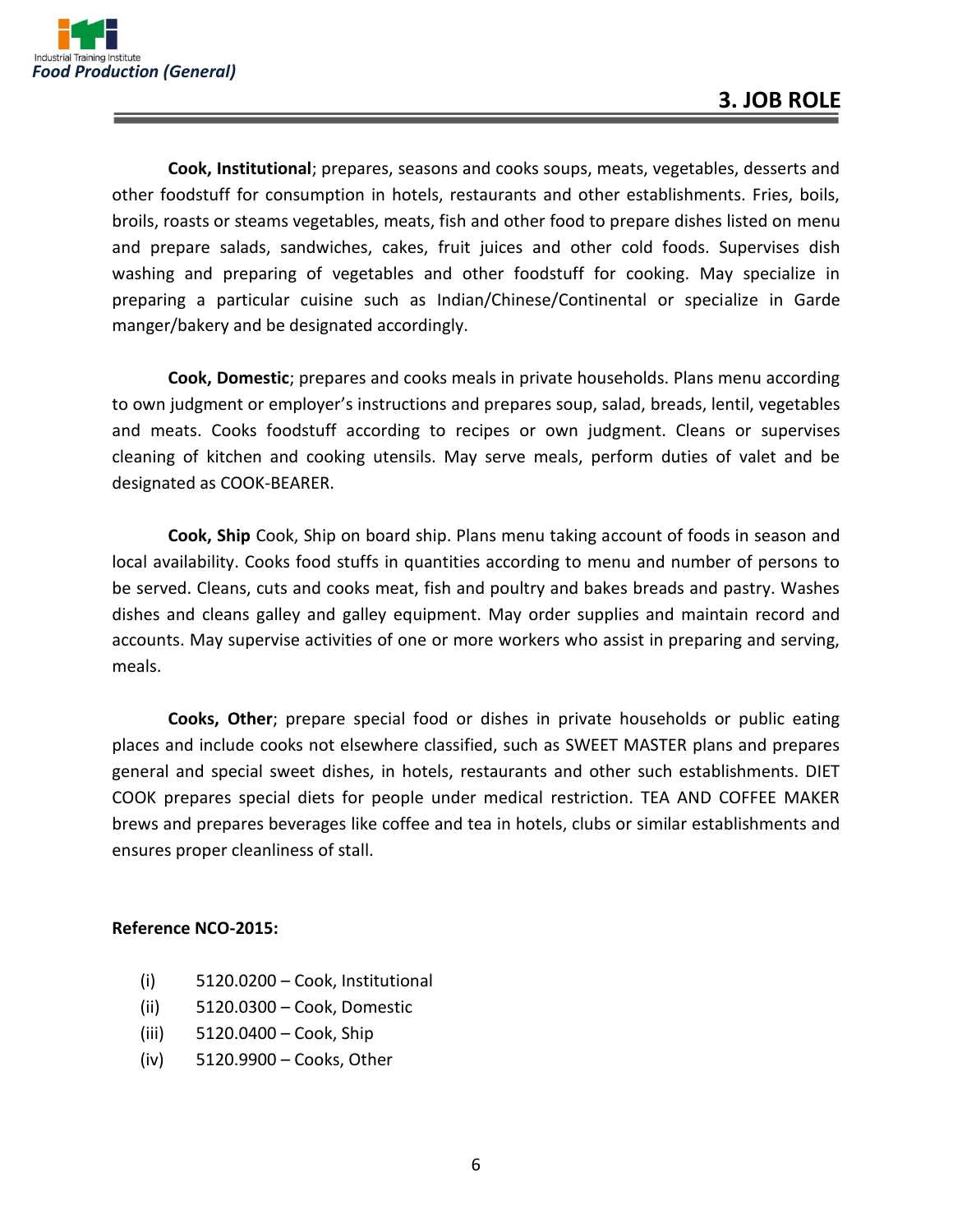

#### **4. GENERAL INFORMATION**

| <b>Name of the Trade</b>                        | <b>FOOD PRODUCTION (GENERAL)</b>                                                                                       |  |
|-------------------------------------------------|------------------------------------------------------------------------------------------------------------------------|--|
| <b>Trade Code</b>                               | DGT/1042                                                                                                               |  |
| <b>NCO - 2015</b>                               | 5120.0200, 5120.0300, 5120.0400, 5120.9900                                                                             |  |
| <b>NSQF Level</b>                               | Level-4                                                                                                                |  |
| <b>Duration of Craftsmen</b><br><b>Training</b> | One Year (1600 Hours)                                                                                                  |  |
| <b>Entry Qualification</b>                      | Passed 10 <sup>th</sup> class examination                                                                              |  |
| <b>Minimum Age</b>                              | 14 years as on first day of academic session.                                                                          |  |
| <b>Eligibility for PwD</b>                      | LD, CP, LC, DW, AA, LV, HH, DEAF, AUTISM, SLD, ID                                                                      |  |
| Unit Strength (No. of<br>Student)               | 24 (There is no separate provision of supernumerary seats)                                                             |  |
| <b>Space Norms</b>                              | 96 Sq. m                                                                                                               |  |
| <b>Power Norms</b>                              | 5.0 KW                                                                                                                 |  |
| <b>Instructors Qualification for:</b>           |                                                                                                                        |  |
| (i) Food Production                             | B.Voc/Degree in Hotel Management/ Catering Technology from UGC                                                         |  |
| (General) Trade                                 | recognized university with one-year experience in the relevant field.                                                  |  |
|                                                 | <b>OR</b>                                                                                                              |  |
|                                                 | Diploma (Minimum 2 years) in Hotel Management/ Catering<br>Technology from a recognized board of education or relevant |  |
|                                                 | Advanced Diploma (Vocational) from DGT with two-year experience                                                        |  |
|                                                 | in the relevant field.                                                                                                 |  |
|                                                 | <b>OR</b>                                                                                                              |  |

NTC/ NAC passed in the trade of "Food Production (General)" with three-year experience in the relevant field.

**Essential Qualification:**  Relevant National Craft Instructor Certificate (NCIC) in any of the variants under DGT.

**Note: Out of two Instructors required for the unit of 2(1+1), one must have Degree/Diploma and other must have NTC/NAC qualifications. However, both of them must possess NCIC in any of**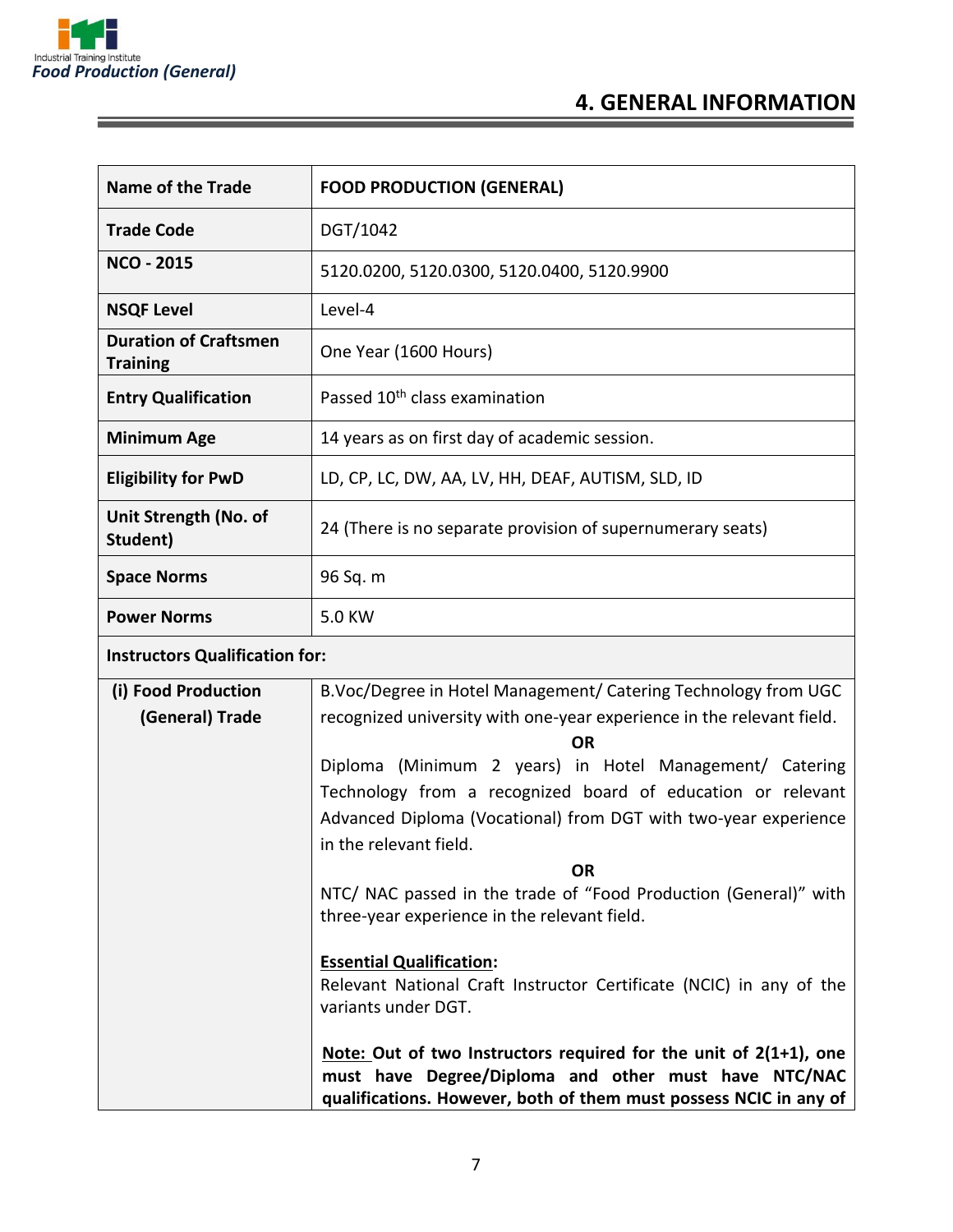

|                                                             | its variants.          |                                                                        |                             |  |  |
|-------------------------------------------------------------|------------------------|------------------------------------------------------------------------|-----------------------------|--|--|
| (ii) Employability Skill                                    |                        | MBA/ BBA / Any Graduate/ Diploma in any discipline with Two years'     |                             |  |  |
|                                                             |                        | experience with short term ToT Course in Employability Skills from     |                             |  |  |
|                                                             | DGT institutes.        |                                                                        |                             |  |  |
|                                                             |                        | (Must have studied English/ Communication Skills and Basic             |                             |  |  |
|                                                             |                        | Computer at 12th / Diploma level and above)                            |                             |  |  |
|                                                             |                        | <b>OR</b>                                                              |                             |  |  |
|                                                             |                        | Existing Social Studies Instructors in ITIs with short term ToT Course |                             |  |  |
|                                                             |                        | in Employability Skills from DGT institutes.                           |                             |  |  |
| (iii) Minimum Age for                                       | 21 Years               |                                                                        |                             |  |  |
| <b>Instructor</b>                                           |                        |                                                                        |                             |  |  |
| List of Tools and                                           |                        | As per Annexure – I                                                    |                             |  |  |
| <b>Equipment</b>                                            |                        |                                                                        |                             |  |  |
| Distribution of training on hourly basis: (Indicative only) |                        |                                                                        |                             |  |  |
| <b>Total Hrs./ Week</b>                                     | <b>Trade Practical</b> | <b>Trade Theory</b>                                                    | <b>Employability Skills</b> |  |  |
| 40 Hours                                                    | 30 Hours               | 6 Hours                                                                | 4 Hours                     |  |  |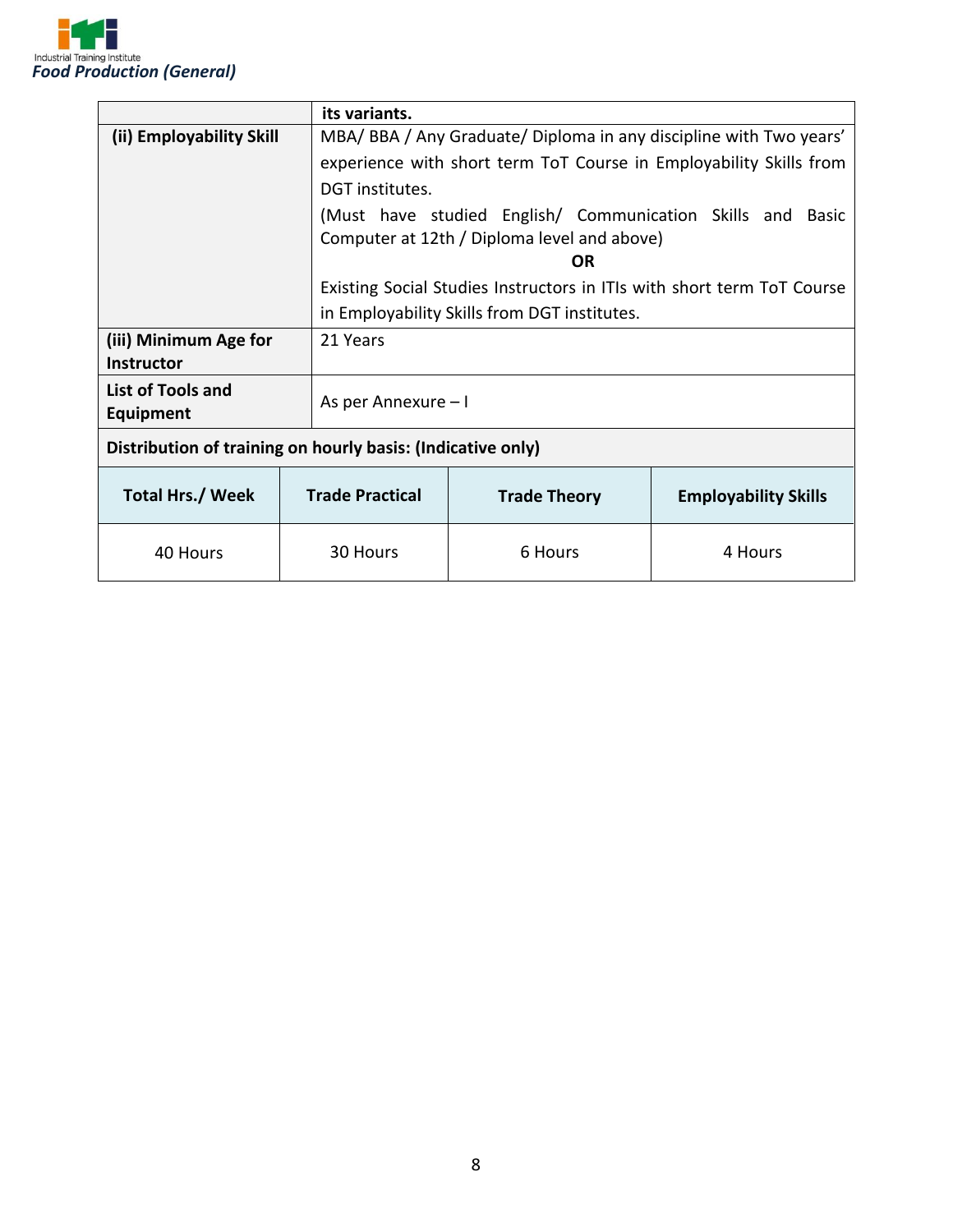

*Learning outcomes are a reflection of total competencies of a trainee and assessment will be carried out as per the assessment criteria.*

#### **5.1 LEARNING OUTCOME (TRADE SPECIFIC)**

- 1. Maintain hygiene and cleanliness of kitchen, kitchen equipment's and cooking utensils following safety precautions.
- 2. Work with head cookin menu planning and menu engineering.
- 3. Undertake various vegetable cuts which will help in cooking to a specific perfection as desired by the industry.
- 4. Work with head cook in preparation of mise-en-place and foods, prepare, season and cook soup, meat, vegetable and another foodstuff.
- 5. Plan and prepare basic Indian food recipes.
- 6. Prepare foods for breakfast buffet/ ala carte menu.
- 7. Work in the Gardemanger of various food preparing organizations and prepare salads, sandwiches, fruit juices and other cold foods.
- 8. Prepare exotic Indian foods and plan menu according to own judgment or as per instructions.
- 9. Carry out duties associated with preparation of meals.
- 10. Work in the bakery of various food preparing organizations and prepare various desserts and sweet dishes.
- 11. Prepare foods in continental/ Chinese kitchen of various food preparing organizations.
- 12. Work in many establishments such as restaurants, hotels, coffee shops, healthcare resident facilities and hospitals etc.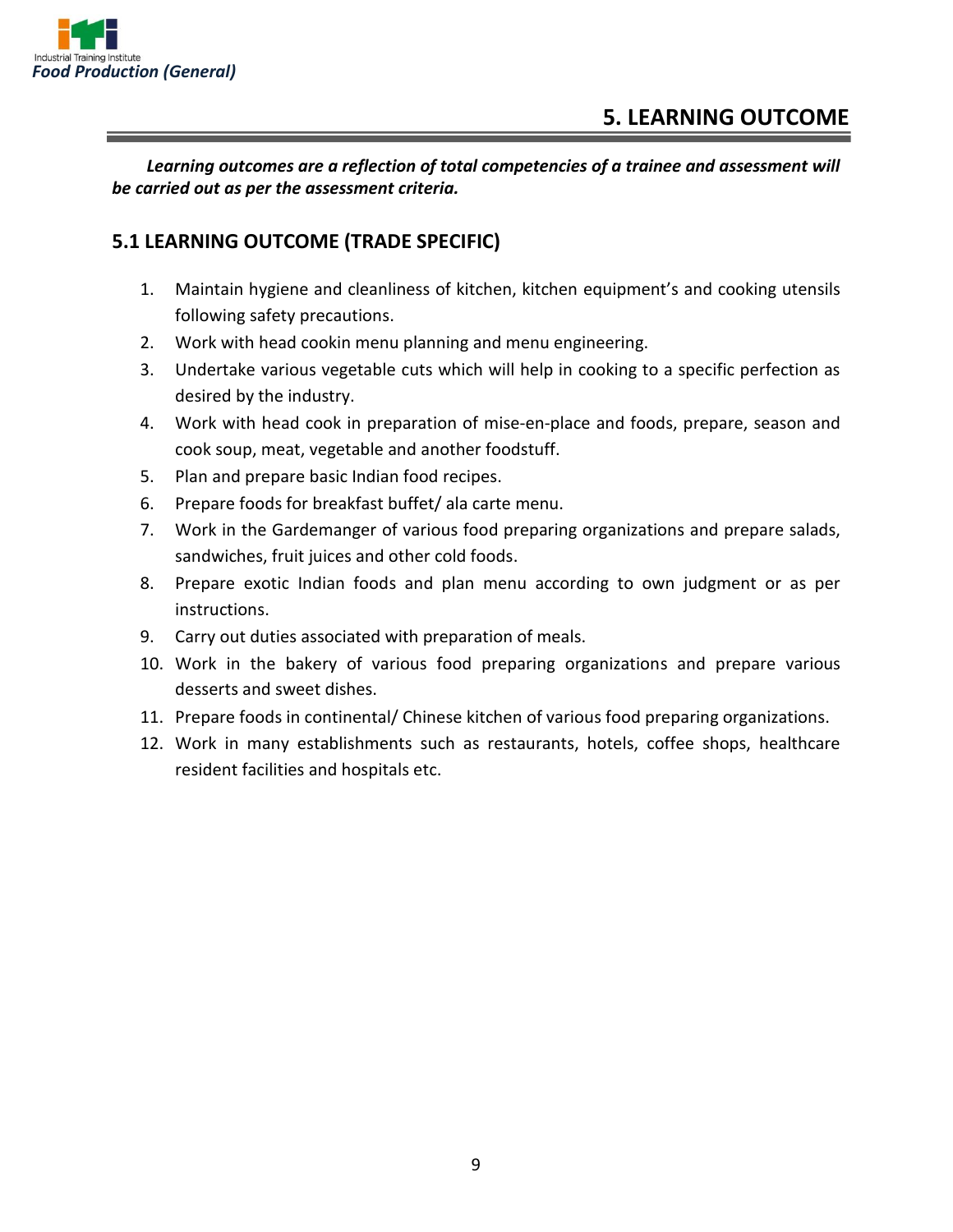

## **6. ASSESSMENT CRITERIA**

|                       | <b>LEARNING OUTCOMES</b>  | <b>ASSESSMENT CRITERIA</b>                                          |  |  |
|-----------------------|---------------------------|---------------------------------------------------------------------|--|--|
| 1.                    | Maintain hygiene and      | Demonstrate safety practices to be observed in kitchen.             |  |  |
|                       | cleanliness of kitchen,   | Demonstrate use of personal protective dresses.                     |  |  |
| kitchen<br>equipments |                           | Demonstrate procedure to maintain personal hygiene, care of skin,   |  |  |
|                       | cooking utensils<br>and   | hand, feet, food handlers etc.                                      |  |  |
|                       | following<br>safety       | Demonstrate disposal procedure of waste materials.                  |  |  |
|                       | precautions.              | Demonstrate use of hygienic protective clothing.                    |  |  |
|                       |                           |                                                                     |  |  |
|                       | 2. Work with head cook in | Identify commonly used raw vegetables.                              |  |  |
|                       | planning<br>and<br>menu   | Demonstrate and identify commonly used pulses & fruits.             |  |  |
|                       | menu engineering.         | Demonstrate and identify commonly used Continental vegetables.      |  |  |
|                       |                           | Demonstrate and identify commonly used spices, condiments &         |  |  |
|                       |                           | herbs.                                                              |  |  |
|                       |                           | Demonstrate and identify commonly used Meat products.               |  |  |
|                       |                           |                                                                     |  |  |
|                       | 3. Undertake<br>various   | Demonstrate julienne cuts of vegetables.                            |  |  |
|                       | vegetable cuts which      | Demonstrate jardinière, brunoise cuts of vegetables.                |  |  |
|                       | will help in cooking to a | Demonstrate macedoine cuts of vegetables.                           |  |  |
|                       | specific perfection as    | Demonstrate payssane cuts of vegetables.                            |  |  |
|                       | desired by the industry.  | Demonstrate mirepoix cuts of vegetables.                            |  |  |
|                       |                           | Demonstrate shredding cuts of vegetables.                           |  |  |
|                       |                           |                                                                     |  |  |
|                       | 4. Work with head cook in | Demonstrate any one of the cooking methods: Blanching - tomatoes,   |  |  |
|                       | preparation of mise-en-   | vegetables, Sautéing - vegetables, Frying - shallow and deep, fat   |  |  |
|                       | place<br>foods,<br>and    | frying.                                                             |  |  |
|                       | prepare,<br>season<br>and | Demonstrate any one of the cooking methods: Steaming, Stewing -     |  |  |
|                       | cook<br>meat,<br>soup,    | mutton & vegetables, Poaching - fish & egg, Roasting/searing -      |  |  |
|                       | other<br>vegetable<br>and | potatoes & chicken.                                                 |  |  |
|                       | foodstuff.                | Demonstrate any one of the cooking methods: Grilling - vegetables & |  |  |
|                       |                           | fish, Braising - chicken & vegetables, Baking, Broiling of spices,  |  |  |
|                       |                           | grinding processes.                                                 |  |  |
|                       |                           | Prepare any one of the stocks White stock, Brown stock, Fish stock. |  |  |
|                       |                           | Prepare any 2 international soups.                                  |  |  |
|                       |                           | Prepare any one of the basic mother sauce along with its 2          |  |  |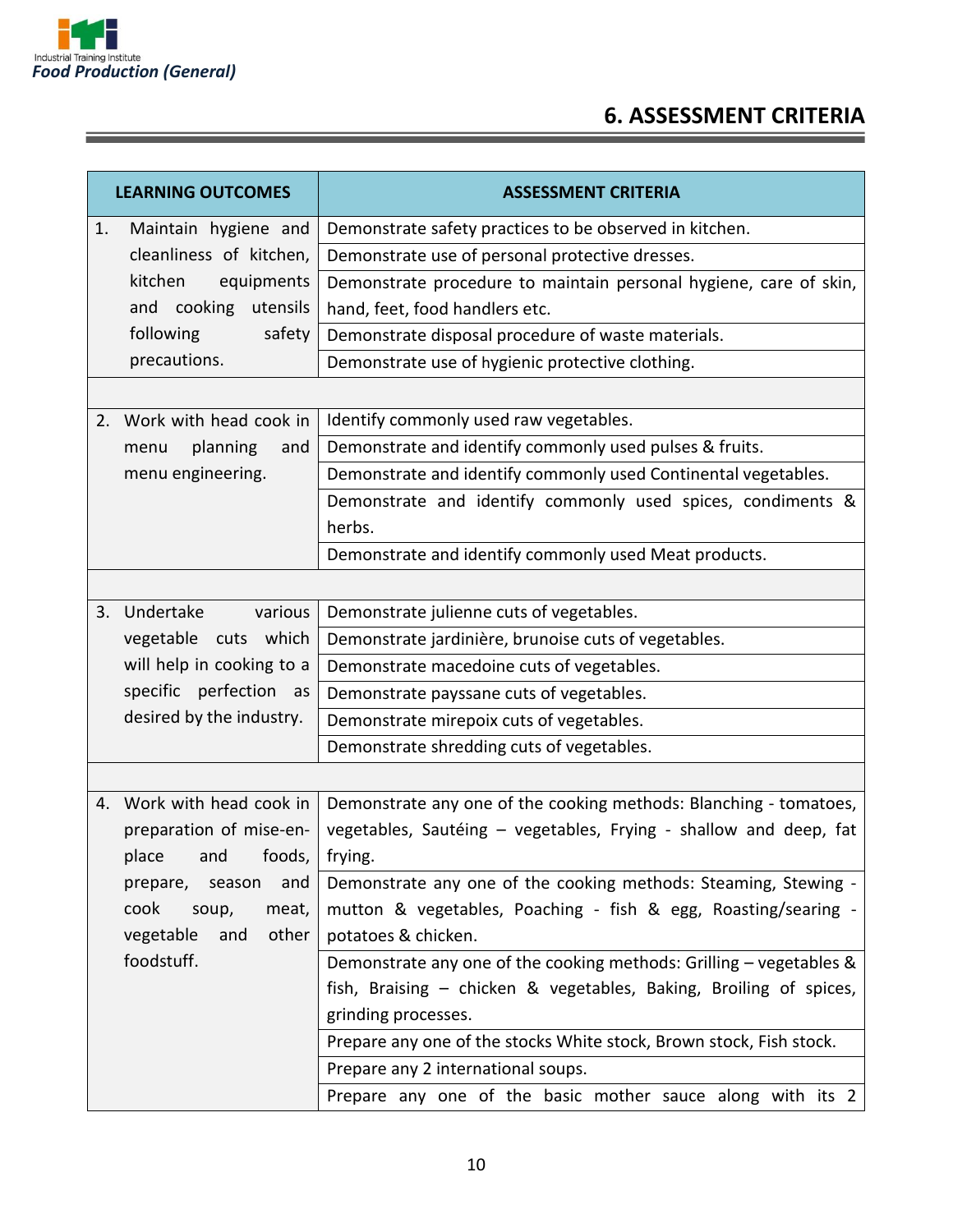

|    |                                            | derivatives.                                                        |
|----|--------------------------------------------|---------------------------------------------------------------------|
|    |                                            | Prepare any one variety of purees.                                  |
|    |                                            | Prepare any one variety of creams.                                  |
|    |                                            | Prepare any one variety of compound butter.                         |
|    |                                            | Prepare any 2 varieties of vegetables recipes.                      |
|    |                                            | Prepare any 2 varieties of potatoes recipes.                        |
|    |                                            |                                                                     |
|    | 5. Plan and prepare basic                  | Plan and demonstrate menu preparation.                              |
|    | Indian food recipes.                       | Make plan for purchasing ingredients for specific menu.             |
|    |                                            | Choose different spices and ingredients for specific menu.          |
|    |                                            | Prepare any 2 varieties of dal.                                     |
|    |                                            | Prepare any 2 varieties of vegetables.                              |
|    |                                            | Prepare any 2 varieties of chutney.                                 |
|    |                                            | Prepare any 2 varieties of raita.                                   |
|    |                                            | Prepare any 2 varieties of rice.                                    |
|    |                                            | Prepare any 2 varieties of Indian bread.                            |
|    |                                            |                                                                     |
|    | 6. Prepare<br>foods<br>for                 | Prepare breakfast of any 2 varieties using egg viz. boiled, omelet, |
|    | buffet/<br>breakfast<br>ala<br>carte menu. | poached, steamed, fried (sunny side up), scrambled etc.             |
|    |                                            | Prepare any 2 egg cookeries.                                        |
|    |                                            | Prepare any 2 classic egg recipes.                                  |
|    |                                            |                                                                     |
|    | Garde<br>7. Work<br>in<br>the              | Prepare different types of simple salad.                            |
|    | manger of various food                     | Demonstrate various accompaniments/ garnishing.                     |
|    | preparing organizations                    | Prepare different compound salad.                                   |
|    | salads,<br>and<br>prepare                  | Prepare salad dressing recipes.                                     |
|    | sandwiches, fruit juices                   | Prepare any two varieties of sandwiches.                            |
|    | and other cold foods.                      | Prepare any two varieties of Canapés.                               |
|    |                                            |                                                                     |
| 8. | Indian<br>Prepare exotic                   | Plan menu, choose spices and ingredients for the recipes.           |
|    | foods and plan menu                        | Follow safety norms and maintain proper hygiene while preparation   |
|    | according<br>to<br>own                     | of food.                                                            |
|    | judgment or as<br>per                      | Prepare any 2 varieties of festive menus based on regional cuisine. |
|    | instructions.                              | Prepare any 2 varieties of ethnic royal cuisine.                    |
|    |                                            |                                                                     |
| 9. | duties<br>Carry<br>out                     | Plan menu, choose spices and ingredients for the recipes.           |
|    | with<br>associated                         | Follow safety norms and maintain proper hygiene while preparing of  |
|    | preparation of meals.                      | food.                                                               |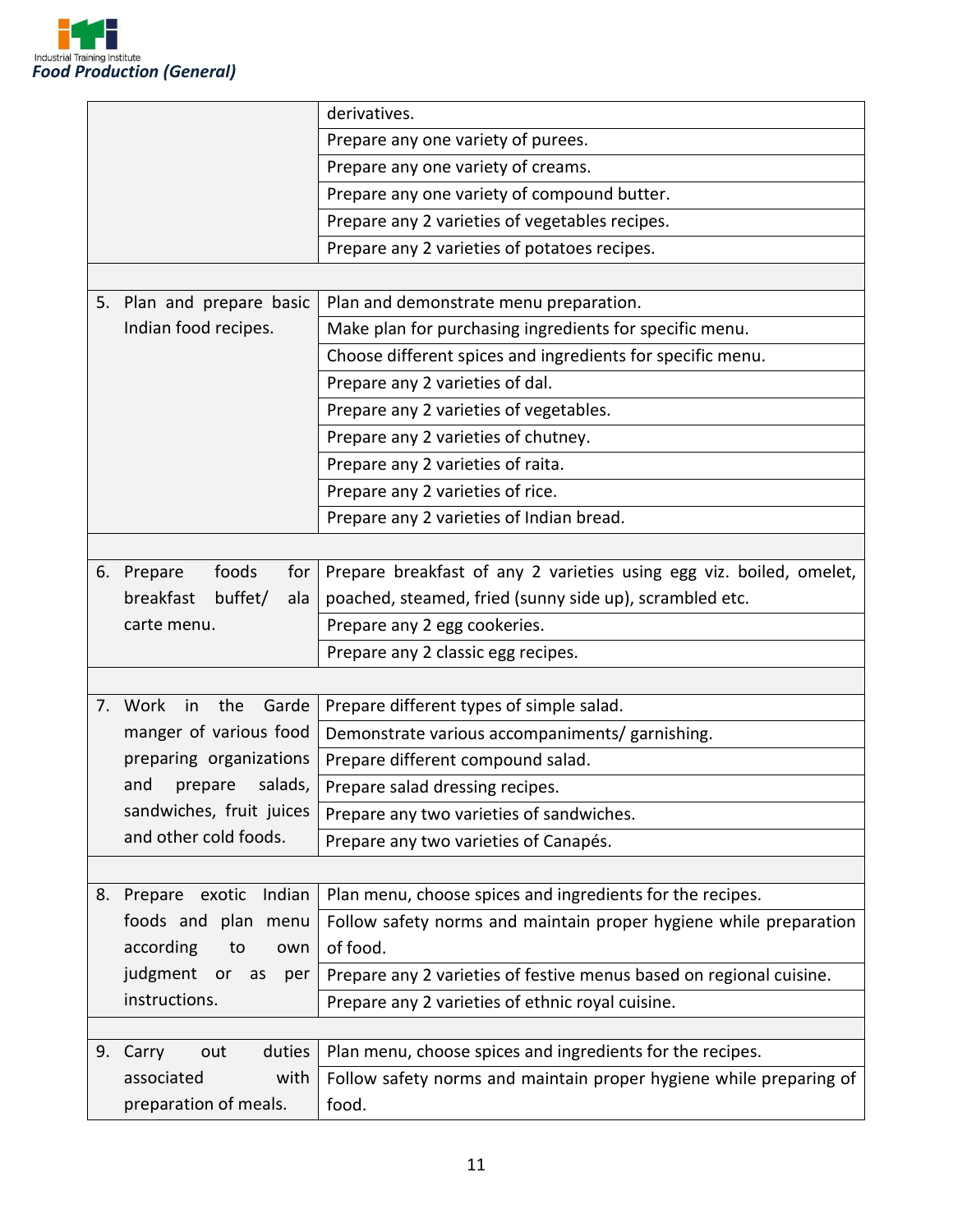

|                            | Prepare any one of the fish dishes -snacks, Indian main preparation,     |
|----------------------------|--------------------------------------------------------------------------|
|                            | Continental preparations.                                                |
|                            | Prepare any one of the meat dishes - Indian, Continental, Snacks.        |
|                            | Prepare any one of the chicken recipes - Indian, Continental.            |
|                            |                                                                          |
| 10. Work in the bakery of  | Plan menu and ingredients for the recipes.                               |
| various foods preparing    | Prepare any 2 recipes - Bread, Bread rolls, Garlic breads.               |
| organization.<br>Prepare   | Prepare any one recipe - Soup Sticks, Cheese sticks.                     |
| various desserts<br>and    | Prepare any 3 recipes- Pastries, Jam tort, Lemon tort, Swiss roll, Puff, |
| sweet dishes.              | Pastries/ Vegetables, Patties, Cookies and Cakes.                        |
|                            |                                                                          |
| 11. Prepare<br>foods<br>in | Plan menu, choose spices and ingredients for the recipes.                |
| Continental/<br>Chinese    | Follow safety norms and maintain proper hygiene while preparation        |
| kitchen of various food    | of food.                                                                 |
| preparing organizations.   | Prepare any one of the Farinaceous dishes - Spaghetti, Marconi,          |
|                            | Penne etc.                                                               |
|                            | Prepare any 2 of the Chinese recipes- Soups, Noodles, Rice, Meat,        |
|                            | Vegetables, etc.                                                         |
|                            |                                                                          |
| 12. Work<br>in<br>many     | Estimate items required as per the purchasing specification and          |
| establishments such as     | quality.                                                                 |
| restaurants,<br>hotels,    | Plan menu, choose spices and ingredients for the recipes.                |
| coffee shops, healthcare   | Prepare recipes as per prevailing food standards and preventing          |
| resident facilities and    | health hazard.                                                           |
| hospitals etc.             | Follow safety norms and maintain proper hygiene while preparation        |
|                            | of food.                                                                 |
|                            | Log book prepared by trainees during OJT will be checked for various     |
|                            | activities performed.                                                    |
|                            |                                                                          |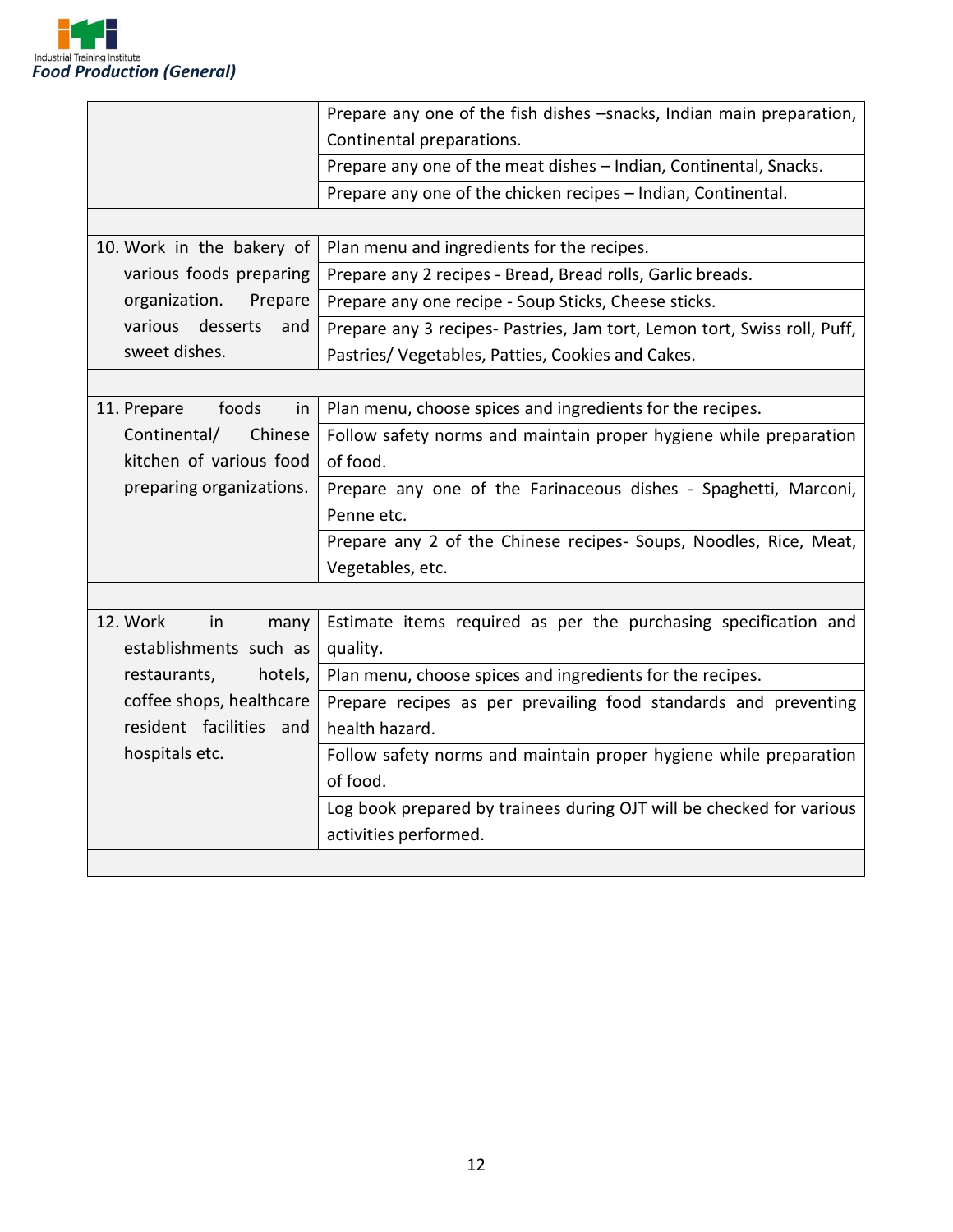



<u> The Common Section of the Common Section of the Common Section of the Common Section of the Common Section of</u>

E

| <b>SYLLABUS FOR FOOD PRODUCTION (GENERAL) TRADE</b>                    |                                                                                                                                                     |                                                                                                                                                                                                                                                                                                                                                                                                                                                                  |                                                                                                                                                                                                                                                                                                                                                                                                                                                                                                                        |  |
|------------------------------------------------------------------------|-----------------------------------------------------------------------------------------------------------------------------------------------------|------------------------------------------------------------------------------------------------------------------------------------------------------------------------------------------------------------------------------------------------------------------------------------------------------------------------------------------------------------------------------------------------------------------------------------------------------------------|------------------------------------------------------------------------------------------------------------------------------------------------------------------------------------------------------------------------------------------------------------------------------------------------------------------------------------------------------------------------------------------------------------------------------------------------------------------------------------------------------------------------|--|
| <b>DURATION: ONE YEAR</b>                                              |                                                                                                                                                     |                                                                                                                                                                                                                                                                                                                                                                                                                                                                  |                                                                                                                                                                                                                                                                                                                                                                                                                                                                                                                        |  |
| <b>Duration</b>                                                        | <b>Reference Learning</b><br><b>Outcome</b>                                                                                                         | <b>Professional Skills</b><br>(Trade Practical)<br><b>With Indicative Hours</b>                                                                                                                                                                                                                                                                                                                                                                                  | <b>Professional Knowledge</b><br>(Trade Theory)                                                                                                                                                                                                                                                                                                                                                                                                                                                                        |  |
| Professional<br>Skill 60 Hrs.;<br>Professional<br>Knowledge<br>12 Hrs. | Maintain<br>hygiene<br>and cleanliness of<br>kitchen<br>kitchen,<br>equipments<br>and<br>cooking<br>utensils<br>following<br>safety<br>precautions. | 1. Visit main kitchen and<br>understand the<br>process<br>flow. (03 hrs.)<br>2. Visit various sections of<br>kitchen in the institute. (04<br>hrs.)<br>3. Demonstrate & practice<br>kitchen<br>the<br>operation<br>process. (06 hrs.)<br>4. Identify kitchen service<br>equipment. (05hrs.)<br>5. Familiarize & understand<br>the usage of equipment &<br>tools. (06 hrs.)<br>6. Practice safe methods of<br>using the kitchen knife and<br>hand tools. (06hrs.) | Introduction to catering/hotel<br>industry.<br>Introduction of kitchen.<br><b>Objective of Cooking</b><br>An orientation programme on<br>the course and related job/<br>career opportunities.<br>Organizational<br>hierarchy of<br>Kitchen<br>Department,<br>Attributes,<br>Duties<br>and<br>responsibilities of<br>kitchen<br>services personnel.<br>Small,<br>medium<br>&large<br>equipment and their handling<br>in kitchen.<br>Safety rules for using different<br>types of knives & other<br>equipment. (06 hrs.) |  |
|                                                                        |                                                                                                                                                     | 7. Practice elementary first<br>aid. (05hrs.)<br>practices to be observed in<br>kitchen. (05 hrs.)<br>9. Practice use of personal<br>protective dresses. (05hrs.)<br>10. Practice<br>hygiene/<br>on<br>cleanliness and procedure<br>to maintain it.(5hrs.)<br>11. Practice<br>disposal<br>procedure<br>of<br>waste                                                                                                                                               | First-aid for cuts/ burns and its<br>importance.<br>8. Demonstrate safety   Fire hazards, contents of first<br>aid.<br>Personal safety and industrial<br>safety.<br>Personal hygiene& Care of<br>Hand, Feet,<br>Skin,<br>Food<br>handlers. Hygienic protective<br>clothing.<br>Grooming and Etiquettes.<br>Working area hygiene and its                                                                                                                                                                                |  |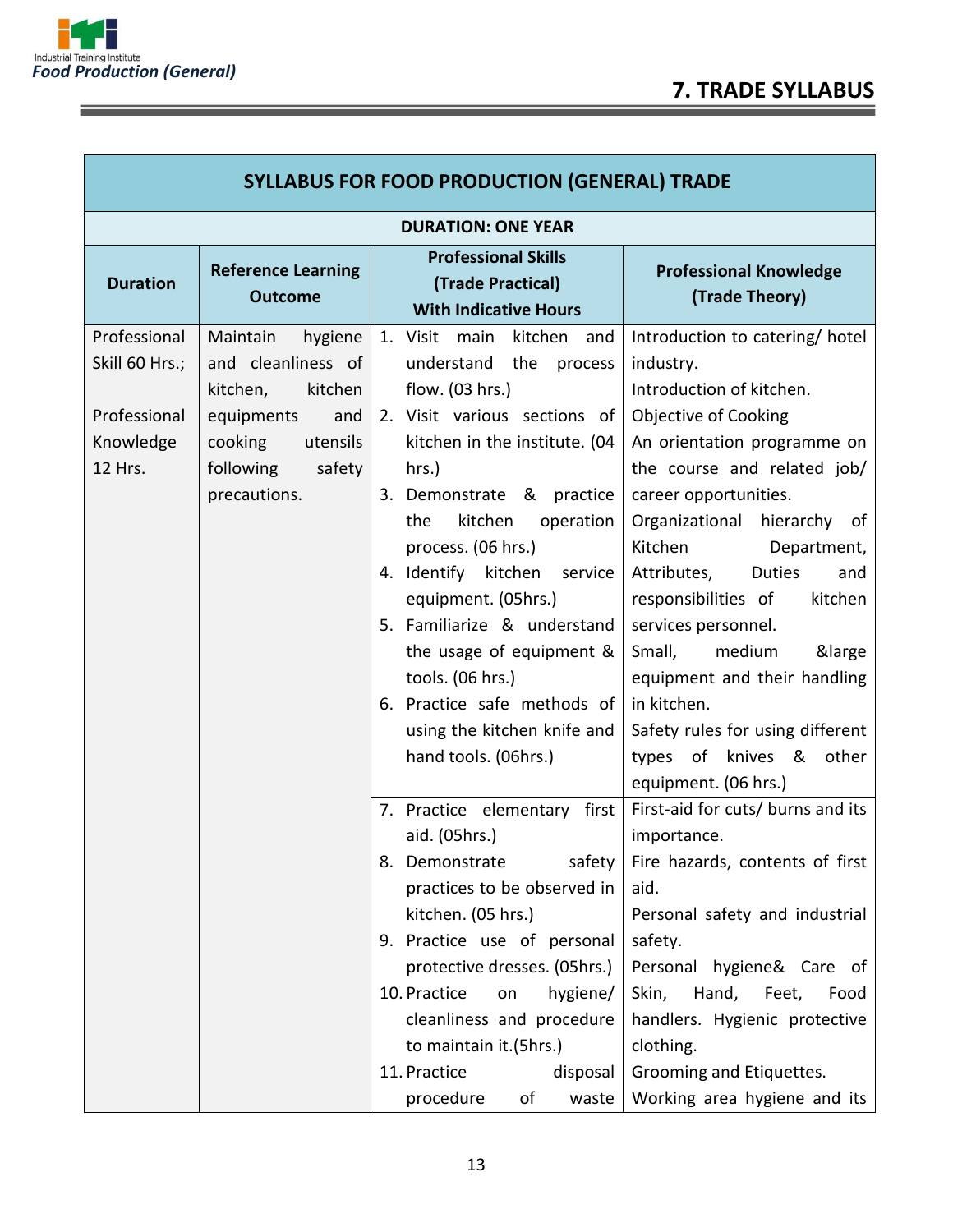

|                |                       | materials.(05hrs.)                                                                 | importance.                      |
|----------------|-----------------------|------------------------------------------------------------------------------------|----------------------------------|
|                |                       | 12. Identify emergency<br>exit                                                     | Preparedness for emergency       |
|                |                       | route, practice firefighting                                                       | situations.                      |
|                |                       | of<br>and<br>fire<br>use                                                           | Waste management. (06 hrs.)      |
|                |                       | extinguishers. (05hrs.)                                                            |                                  |
| Professional   | Work<br>with<br>head  | familiarize<br>13. Identify/                                                       | Classification of raw materials, |
| Skill 60 Hrs.; | cook<br>in<br>menu    | commonly<br>used<br>raw                                                            | Preparation of ingredients,      |
|                | planning and menu     | vegetables. (10hrs.)                                                               | Method of mixing foods,          |
| Professional   | engineering.          | 14. Demonstrate and identify                                                       | Effect of heat on various        |
| Knowledge      |                       | commonly used pulses &                                                             | foods,                           |
| 12 Hrs.        |                       | fruits. (10hrs.)                                                                   | Weighing<br>and<br>measures      |
|                |                       | 15. Demonstrate and identify                                                       | texture of food.                 |
|                |                       | commonly<br>used                                                                   | (12 hrs.)                        |
|                |                       | Continental<br>vegetables.                                                         |                                  |
|                |                       | (10 hrs.)                                                                          |                                  |
|                |                       | 16. Demonstrate and identify                                                       |                                  |
|                |                       | commonly used<br>spices,                                                           |                                  |
|                |                       | herbs.<br>condiments<br>&                                                          |                                  |
|                |                       | (10 hrs.)                                                                          |                                  |
|                |                       | 17. Demonstrate and identify                                                       |                                  |
|                |                       | commonly used<br>meat                                                              |                                  |
|                |                       | products. (10hrs.)                                                                 |                                  |
|                |                       | 18. Demonstrate/<br>video                                                          |                                  |
|                |                       | presentation on other raw                                                          |                                  |
|                |                       | materials used in kitchen.                                                         |                                  |
|                |                       | (10hrs.)                                                                           |                                  |
|                |                       | Professional   Undertake various   19. Practice the julienne cuts   Culinary terms |                                  |
| Skill<br>120   | vegetable<br>cuts     | of vegetables & prepare a                                                          |                                  |
| Hrs.;          | which will help in    | dish. (18hrs.)                                                                     | French word for basic food       |
|                | cooking to a specific | 20. Practice<br>jardinière,<br>the                                                 | items.                           |
| Professional   | perfection<br>as      | brunoise cuts of vegetables                                                        | Cutting techniques.              |
| Knowledge      | desired<br>by<br>the  | & prepare a dish. (18hrs.)                                                         |                                  |
| 24 Hrs.        | Industry.             | 21. Practice<br>Macedoine<br>the                                                   | management/Wastage<br>Yield      |
|                |                       | cutsof<br>vegetables<br>&                                                          | control                          |
|                |                       | prepare a dish. (18hrs.)                                                           | (24 hrs.).                       |
|                |                       | 22. Practice the Payssane cuts                                                     |                                  |
|                |                       | of vegetables & prepare a                                                          |                                  |
|                |                       | dish. (18hrs.)                                                                     |                                  |
|                |                       | 23. Practice the Mirepoix cuts                                                     |                                  |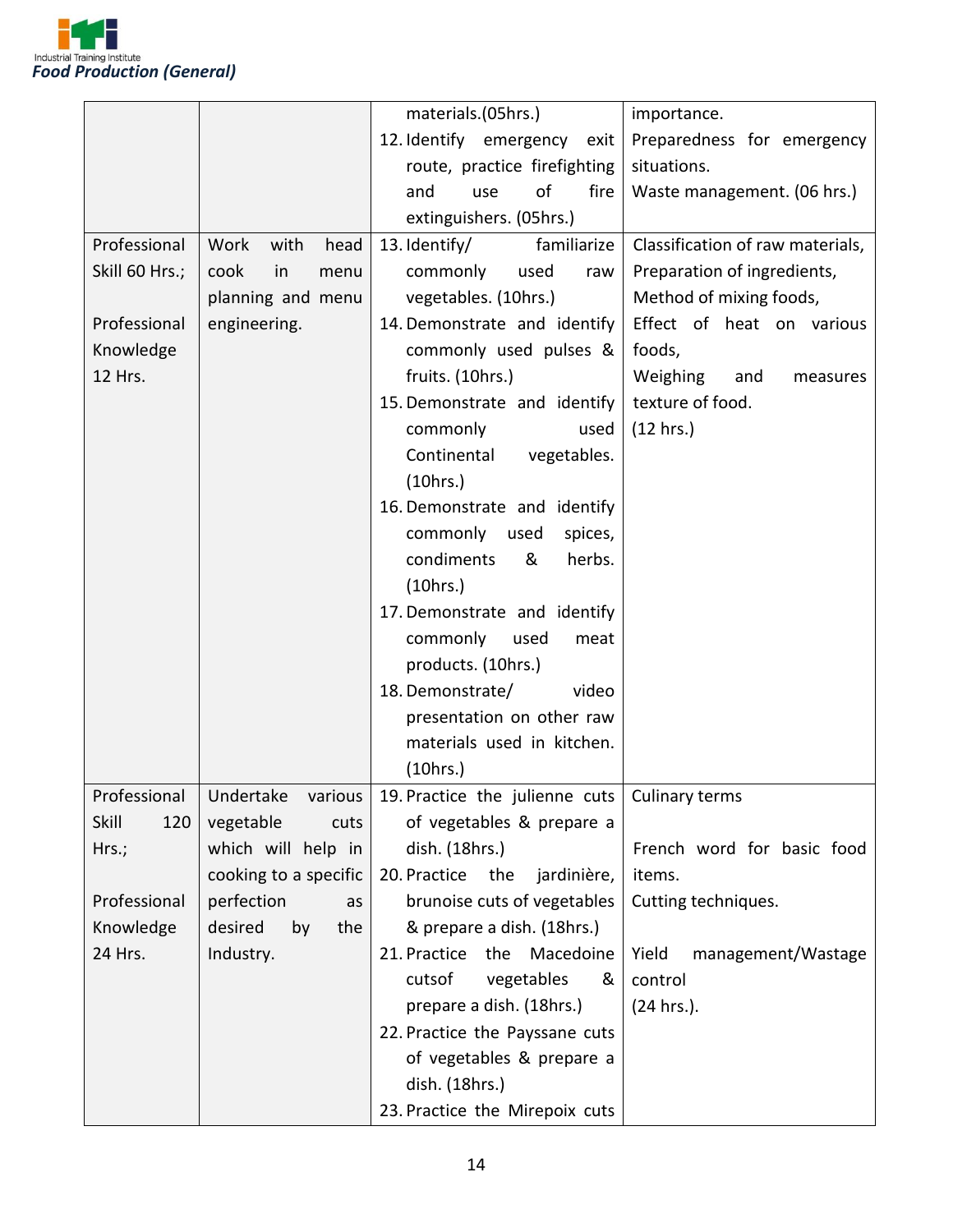

|              |                      | of vegetables & prepare a       |                                           |
|--------------|----------------------|---------------------------------|-------------------------------------------|
|              |                      | dish. (16hrs.)                  |                                           |
|              |                      | 24. Practice the shredding cuts |                                           |
|              |                      | of vegetables & prepare a       |                                           |
|              |                      | dish. (14hrs.)                  |                                           |
|              |                      | 25. Demonstrate and practice    |                                           |
|              |                      | other cuts of vegetables        |                                           |
|              |                      | used<br>in                      |                                           |
|              |                      | the<br>kitchen.                 |                                           |
|              |                      | (18hrs.)                        |                                           |
| Professional | Work<br>with<br>head | 26. Practice cooking methods:   | Layout of the Kitchen and                 |
| Skill<br>120 | cook in preparation  | Boiling - potatoes & rice.      | different Sections.                       |
| Hrs.;        | of<br>mise-en-place  | (08hrs.)                        |                                           |
|              | and foods, prepare,  | 27. Practice cooking methods:   | Methods of cooking<br>with                |
| Professional | season and<br>cook   | Blanching-tomatoes,             | special application of meat,              |
| Knowledge    | meat,<br>soup,       | vegetables. (08hrs.)            | fish,<br>vegetables,<br>cheese,           |
| 24 Hrs.      | vegetable and other  | 28. Practice cooking methods:   | pulses and egg etc.                       |
|              | foodstuff.           | Sautéing<br>- vegetables.       |                                           |
|              |                      | (08hrs.)                        | Conventional<br>&<br>non-                 |
|              |                      | 29. Practice cooking methods:   | conventional<br>method<br>οf              |
|              |                      | Frying-Shallow and deep         | cooking;                                  |
|              |                      | frying. (08hrs.)                | Solar cooking<br>$\overline{\phantom{0}}$ |
|              |                      | 30. Practice cooking methods:   | Microwave cooking<br>$\frac{1}{2}$        |
|              |                      | Fat frying e.g. fritters,       | Fast food operation<br>$\frac{1}{2}$ .    |
|              |                      | patties etc. (08hrs.)           | Variety<br>fish,<br>of<br>meat            |
|              |                      | 31. Practice cooking methods:   | &vegetable.                               |
|              |                      | Steaming $-$ rice & pudding.    | Cuts of fish, meat etc.                   |
|              |                      | (08hrs.)                        | (24 hrs.)                                 |
|              |                      | 32. Practice cooking methods:   |                                           |
|              |                      | Stewing-mutton<br>&             |                                           |
|              |                      | vegetables. (08hrs.)            |                                           |
|              |                      | 33. Practice cooking methods:   |                                           |
|              |                      |                                 |                                           |
|              |                      | Poaching-fish<br>&<br>egg.      |                                           |
|              |                      | (08hrs.)                        |                                           |
|              |                      | 34. Practice cooking methods:   |                                           |
|              |                      | Roasting/searing -potatoes      |                                           |
|              |                      | & chicken. (10hrs.)             |                                           |
|              |                      | 35. Practices cooking methods:  |                                           |
|              |                      | Grilling - vegetables& fish.    |                                           |
|              |                      | (10 hrs.)                       |                                           |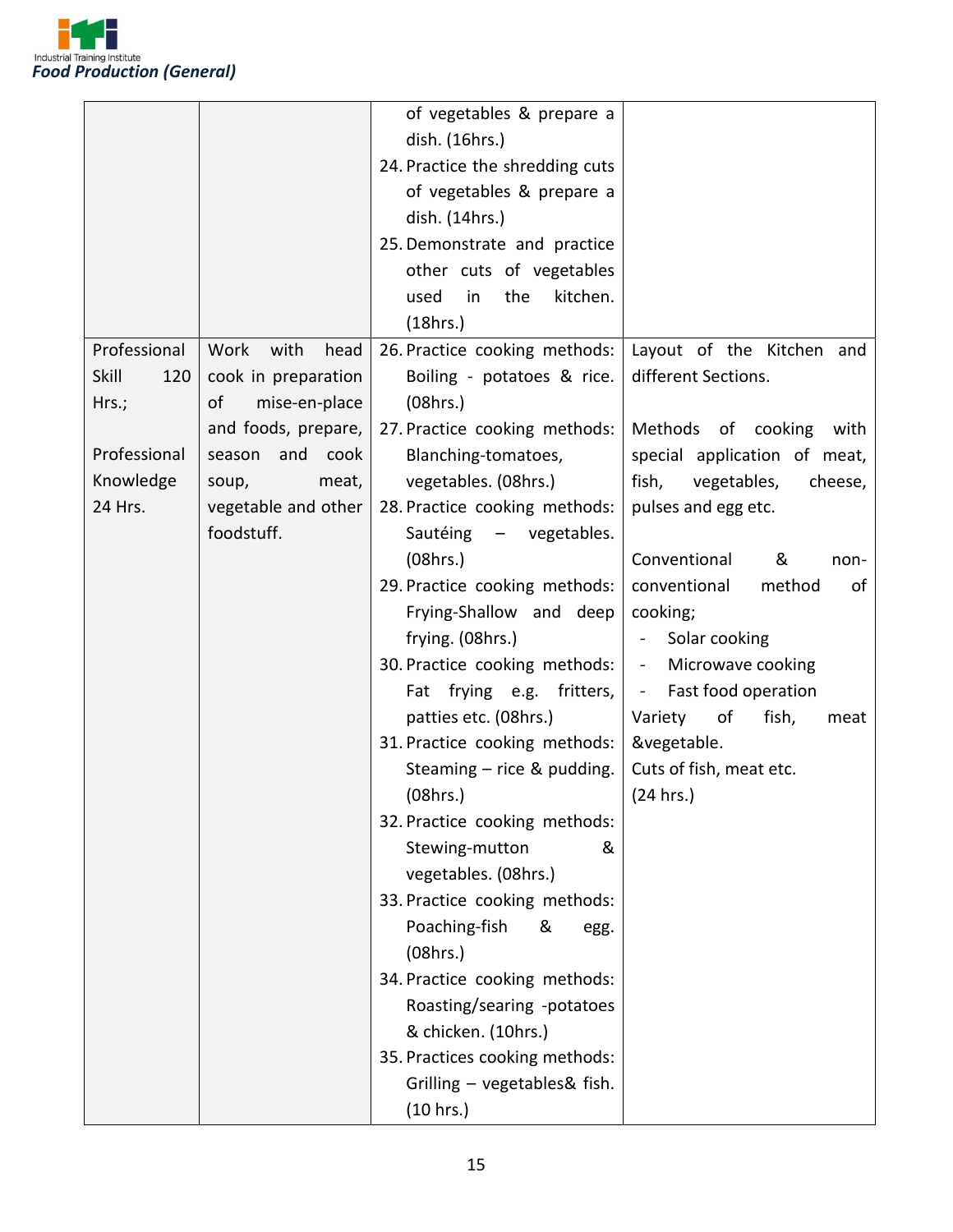

|                |                        | 36. Practice cooking methods:                           |                                 |
|----------------|------------------------|---------------------------------------------------------|---------------------------------|
|                |                        | chicken&<br><b>Braising</b><br>$\overline{\phantom{m}}$ |                                 |
|                |                        | vegetables. (10 hrs.)                                   |                                 |
|                |                        | 37. Practice cooking methods:                           |                                 |
|                |                        | <b>Baking</b><br>potatoes&<br>$\overline{\phantom{m}}$  |                                 |
|                |                        | vegetables. (08hrs.)                                    |                                 |
|                |                        | 38. Practice cooking methods:                           |                                 |
|                |                        | Microwave<br>rice<br>&<br>$\overline{\phantom{m}}$      |                                 |
|                |                        | vegetables. (08hrs.)                                    |                                 |
|                |                        | 39. Practice cooking methods:                           |                                 |
|                |                        | Broiling of spices, grinding                            |                                 |
|                |                        | processes. (10hrs.)                                     |                                 |
| Professional   | Plan<br>and<br>prepare | 40. Prepare<br>practice<br>and                          | <b>Balancing of recipes</b>     |
| Skill<br>120   | basic Indian food      | different menus. (120hrs.)                              | Standardization of recipe       |
| Hrs.;          | recipes.               | Dal -05 variety<br>(i)                                  | Maintaining recipe files        |
|                |                        | (ii)<br>Vegetables-10 variety                           | Menu planning                   |
| Professional   |                        | (iii)<br>Chutney-05 variety                             | Brief study of Portion control  |
| Knowledge      |                        | Raita-05 variety<br>(iv)                                | Purchasing<br>specification,    |
| 24 Hrs.        |                        | Rice-05 variety<br>(v)                                  | quality control, indenting &    |
|                |                        | (vi)<br>Indian<br>Bread-05                              | costing Rechauffe.              |
|                |                        | variety                                                 | (24 hrs.)                       |
| Professional   | Prepare foods for      | 41. Prepare and practice the                            | Egg Structure<br>their<br>and   |
| Skill 30 Hrs.; | breakfast<br>buffet/   | Breakfast -egg preparation:                             | correlation to heat.            |
|                | ala carte menu.        | (18hrs.)                                                | Selection of quality            |
| Professional   |                        | <b>Boiled</b><br>(i)                                    |                                 |
| Knowledge      |                        | (ii)<br>Omelet                                          | Various ways of cooking eggs    |
| 06 Hrs.        |                        | (iii) Poached                                           | with examples in each.          |
|                |                        | (iv)<br>Steamed                                         | Method &prevention of blue      |
|                |                        | Fried (Sunny side up)<br>(v)                            | ring formation.                 |
|                |                        | Scrambled etc.<br>(vi)                                  | (06 hrs.)                       |
|                |                        | 42. Practice<br>cookery<br>egg                          |                                 |
|                |                        | including<br>classical                                  |                                 |
|                |                        | preparation. (12Hrs.)                                   |                                 |
| Professional   | Work in the Garde      | 43. Prepare different types of                          | Salads and their classification |
| Skill 30 Hrs.; | manger of various      | Simple Salad - 05 varieties.                            |                                 |
|                | food<br>preparing      | (30Hrs.)                                                | Accompaniments & Garnishes.     |
| Professional   | organizations<br>and   |                                                         | (06 hrs.)                       |
| Knowledge      | salads,<br>prepare     |                                                         |                                 |
| 06 Hrs.        | sandwiches,<br>fruit   |                                                         |                                 |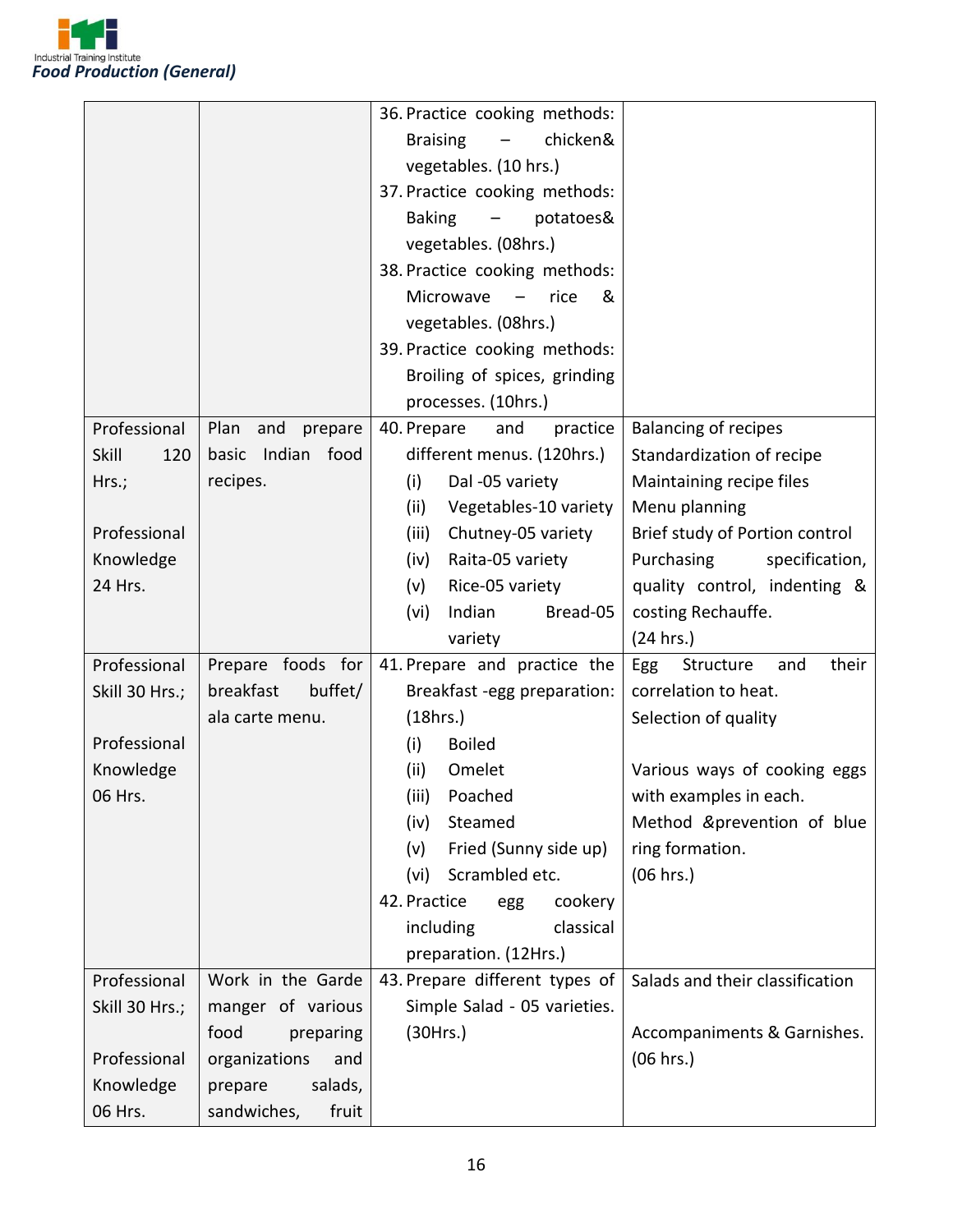

|                     | juices<br>and<br>other |                                |                                         |
|---------------------|------------------------|--------------------------------|-----------------------------------------|
|                     | cold foods.            |                                |                                         |
| Professional        | Work<br>with<br>head   | 44. Prepare different stocks:  | Basic stocks, Aspic &jellies.           |
| <b>Skill</b><br>150 | cook in preparation    | (15hrs.)                       | Roux blanc, Roux blonde, Roux           |
| Hrs.;               | of<br>mise-en-place    | (i)<br>White stock,            | burn.                                   |
|                     | and foods, prepare,    | (ii)<br>Brown stock            | quantities<br>Recipes<br>and            |
| Professional        | season<br>and<br>cook  | (iii)<br>Fish stock            | required to produce 1ltr of             |
| Knowledge           | meat,<br>soup,         | 45. Demonstrate&<br>prepare    | stocks white &brown.                    |
| 30 Hrs.             | vegetable and other    | Basic mother Sauce along       | Recipes required to produce 1           |
|                     | foodstuff.             | with 5 derivative of each.     | Itrof the different sauce with          |
|                     |                        | (30 hrs.)                      | the necessary precaution to be          |
|                     |                        | 46. Prepare<br>&practice       | observed while preparing.               |
|                     |                        | compound butter- 3 Nos.        | <b>Bechamel Sauce</b><br>$\blacksquare$ |
|                     |                        | (10 hrs.)                      | Tomato sauce                            |
|                     |                        | 47. Prepare & practice Soups-  | Veloute sauce                           |
|                     |                        | 5 Nos. (10hrs.)                | Espagnole sauce                         |
|                     |                        | 48. Prepare & practicePurees-  | Hollandaise sauce<br>$\sim$             |
|                     |                        | 2 varieties. (10 hrs.)         | Mayonnaise sauces<br>$\blacksquare$     |
|                     |                        | 49. Prepare & practice Cream - | Soup:- definition, classification       |
|                     |                        | 3 varieties. (10hrs.)          | with example in each group,             |
|                     |                        | &<br>50. Prepare<br>practice   | Recipe for one litreconsomme,           |
|                     |                        | International<br>soups         | 10Nos<br>popular consommes              |
|                     |                        | 5variety. (10hrs.)             | with<br>their                           |
|                     |                        |                                | garnishes.                              |
|                     |                        |                                | Famous national<br>soups<br>of          |
|                     |                        |                                | some countries.                         |
|                     |                        |                                | Butter: History, types, butter          |
|                     |                        |                                | making procedure. (18 hrs.)             |
|                     |                        | 51. Prepare<br>practice<br>and | Vegetables: Effect of heat on           |
|                     |                        | cooking:                       | different<br>vegetables                 |
|                     |                        | (i)<br>Vegetables<br>10        | Reaction with metal,                    |
|                     |                        | varieties. (30hrs.)            | In acid/ alkaline medium.               |
|                     |                        | (ii)<br>Potatoes<br>10         | Method of cooking of different          |
|                     |                        | varieties. (25hrs.)            | vegetables. (12 hrs.)                   |
| Professional        | Prepare<br>exotic      | 52. Prepare<br>and<br>practice | Larder organization & Lay-Out.          |
| Skill 60 Hrs.;      | Indian<br>foods and    | Festive Menus based on         | Larder control, maintenance&            |
|                     | plan<br>menu           | regional cuisine -05 Nos.      | upkeep of Larder equipment              |
| Professional        | according to own       | (30 hrs.)                      | & supplies.(12 hrs.)                    |
| Knowledge           | judgment or as per     | 53. Prepare<br>and<br>practice |                                         |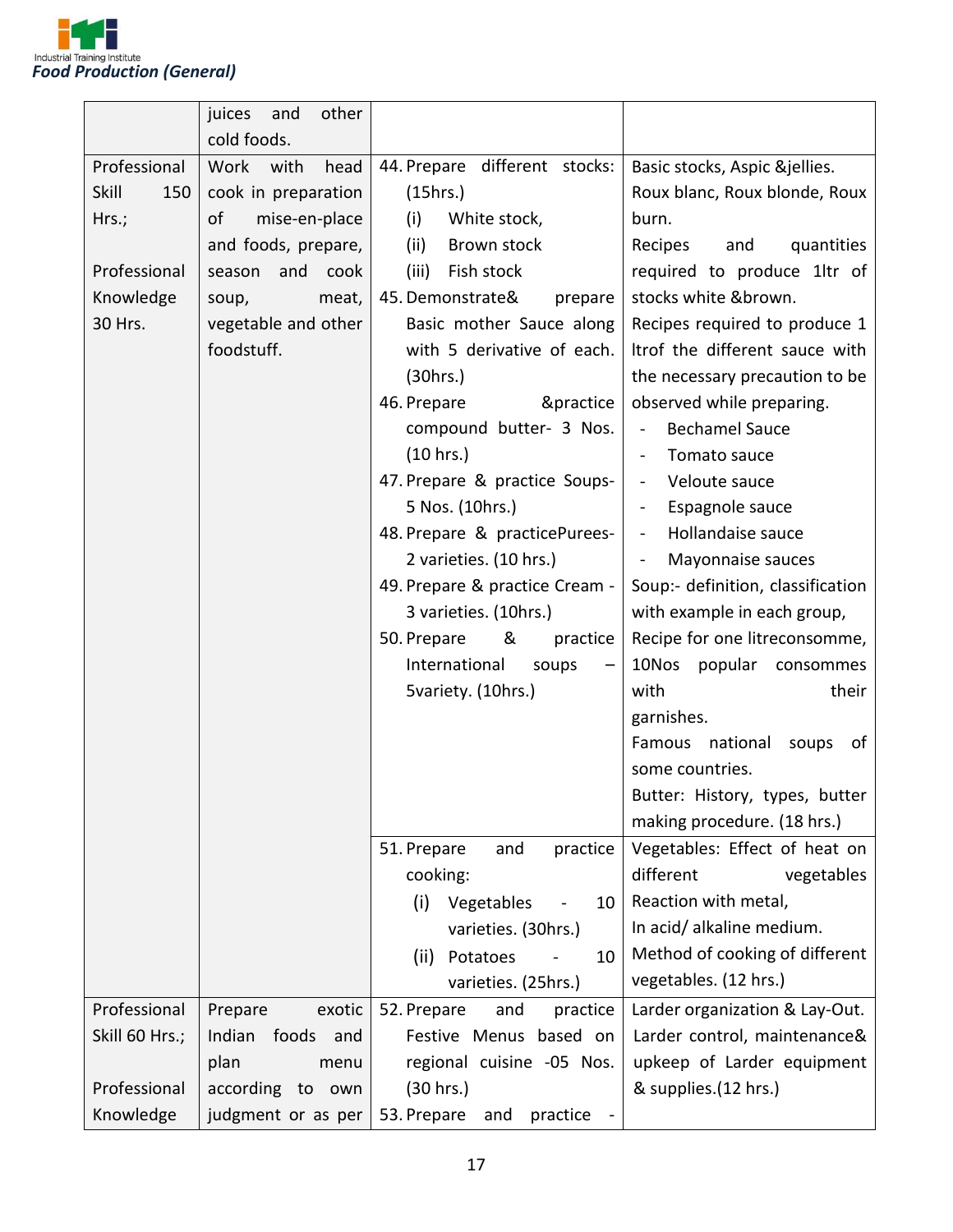

| 12 Hrs.        | instructions.        | Ethnic<br>Cuisine-05<br>royal   |                                     |
|----------------|----------------------|---------------------------------|-------------------------------------|
|                |                      | varieties (30 hrs.)             |                                     |
| Professional   | Work in the Garde    | practice<br>54. Prepare<br>and  | Classification of Horsdoevure.      |
| Skill 30 Hrs.; | manger of various    | different Compound salad -      | Composition of salads and           |
|                | food<br>preparing    | 5 varieties (15hrs.)            | salad dressings.                    |
| Professional   | organizations<br>and | 55. Prepare & practice Salad    | (06 hrs.)                           |
| Knowledge      | salads,<br>prepare   | dressing - 05 varieties.        |                                     |
| 06 Hrs.        | fruit<br>sandwiches, | (15hrs.)                        |                                     |
|                | other<br>juices and  |                                 |                                     |
|                | cold foods.          |                                 |                                     |
| Professional   | duties<br>Carry out  | 56. Demonstrate various cuts    | Fish<br>classification,<br>scaling, |
| Skill<br>180   | with<br>associated   | of fishes. (20 hrs.)            | cleaning                            |
| Hrs.;          | preparation<br>of    | 57. Prepare and practice fish   | & preparation                       |
|                | meals.               | dishes. (40hrs.)                |                                     |
| Professional   |                      | (i)<br>Snacks - 4 Nos.          | Basic cuts and its uses &           |
| Knowledge      |                      | Indian<br>(ii)<br>main          | storage.                            |
| 36Hrs.         |                      | preparation-4 Nos.              | (12 hrs.)                           |
|                |                      | Continental<br>(iii)            |                                     |
|                |                      | preparations - 4 Nos.           |                                     |
|                |                      | 58. Demonstrate various cuts:   | Butchery cut of beef, Lamb,         |
|                |                      | (30 hrs.)                       | Mutton &Pork, its uses and          |
|                |                      | (i)<br>Lamb,                    | weight.(12 hrs.)                    |
|                |                      | (ii)<br>Mutton                  |                                     |
|                |                      | (iii) Pork                      |                                     |
|                |                      | 59. Prepare and practice meat   |                                     |
|                |                      | dishes. (30 hrs.)               |                                     |
|                |                      | (i)<br>Indian - 4 Nos.          |                                     |
|                |                      | (ii)<br>Continental - 4 Nos.    |                                     |
|                |                      | (iii)<br>Snacks - 4 Nos.        |                                     |
|                |                      | 60. Demonstrate<br>cuts<br>of I | Poultry: Classification             |
|                |                      | chicken. (10hrs.)               | Preparation, dressing & cuts        |
|                |                      | 61. Practice preparations<br>of | with its uses.                      |
|                |                      | Chicken. (38hrs.)               | Classification of game birds        |
|                |                      | (i)<br>Indian - 5 Nos.          | Preparation and cuts with its       |
|                |                      | (ii)<br>Continental - 5 Nos.    | uses. (12 hrs.)                     |
|                |                      | 62. Demonstrate poultry and     |                                     |
|                |                      | Game bird. (12hrs.)             |                                     |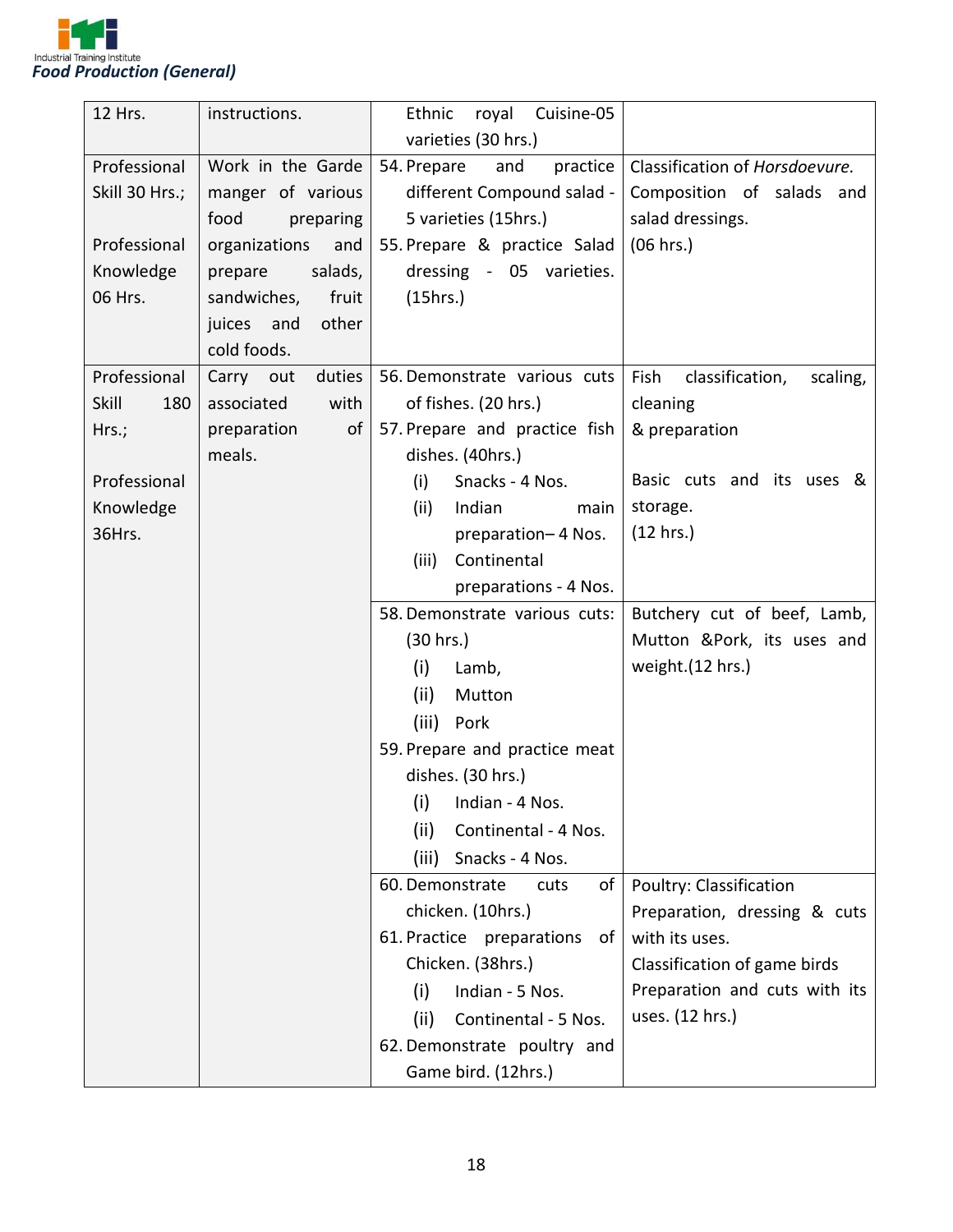

| Professional   | Work in the Garde      | 63. Practice preparation of the                     | Assembling of:                               |
|----------------|------------------------|-----------------------------------------------------|----------------------------------------------|
| Skill 30 Hrs.; | manger of various      | following:                                          | Cold buffets                                 |
|                | food<br>preparing      | (i)<br>Sandwiches<br>$-10$                          | Sandwiches<br>$\blacksquare$                 |
| Professional   | organizations<br>and   | varieties                                           | Canapés<br>$\overline{\phantom{a}}$          |
| Knowledge      | salads,<br>prepare     | (ii)<br>Canapés<br>$-10$                            | Proper storage of leftovers.                 |
| 06 Hrs.        | sandwiches,<br>fruit   | varieties                                           | Classification of Cheese and                 |
|                | other<br>juices and    | (30 hrs.)                                           | their uses.                                  |
|                | cold foods.            |                                                     | Variety of pasta and their                   |
|                |                        |                                                     | cooking methods. (06 hrs.)                   |
| Professional   | Work in the bakery     | 64. Prepare<br>and<br>practice                      | Characteristics & types<br>of                |
| Skill 90 Hrs.; | various<br>food<br>of  | various type of Bread and                           | Leavening/Raising agent.                     |
|                | preparing              | Bread rolls. (15hrs.)                               | Theory of bread Making Bread                 |
| Professional   | organizations<br>and   | 65. Prepare Soup Sticks/ Garlic                     | rolls, Bread Slices, Indian                  |
| Knowledge      | various<br>prepare     | breads/ Cheese sticks. (15                          | Breads.(06 hrs.)                             |
| 18 Hrs.        | desserts and sweet     | hrs.)                                               |                                              |
|                | dishes.                | 66. Prepare and practice of:                        | Recipes of Pastry;                           |
|                |                        | (60 hrs.)                                           | Short crust pastry,                          |
|                |                        | (i)<br>Pastries                                     | Puff Pastry, Flaky Pastry,<br>$\blacksquare$ |
|                |                        | (ii)<br>Jam tort                                    | Choux Pastry,<br>$\blacksquare$              |
|                |                        | (iii)<br>Lemon Tort                                 | Danish pastry and their<br>$\blacksquare$    |
|                |                        | (iv)<br>Swiss roll                                  | derivatives.                                 |
|                |                        | (v)<br>Puff                                         | Kitchen stewarding & upkeep                  |
|                |                        | (vi)<br>Pastries/Vegetables                         | ofequipment & its role. (12                  |
|                |                        | (vii) Patties                                       | hrs.)                                        |
|                |                        | (viii) Cookies                                      |                                              |
|                |                        | (ix) Cakes                                          |                                              |
| Professional   | foods<br>Prepare<br>in | 67. Identify Pasta and prepare                      | Prevailing food standards in                 |
| Skill 60 Hrs.; | Continental/Chines     | Farinaceous<br>dishes.<br>(30)                      | India.                                       |
|                | e kitchen of various   | hrs.)                                               | Food adulteration as a public                |
| Professional   | foods<br>preparing     | (i)<br>Spaghetti-2 varieties                        | health hazard.                               |
| Knowledge      | organization.          | (ii)<br>Marconi-2 varieties                         | Sample tests in the detection                |
| 12 Hrs.        |                        | (iii)                                               | of common food.                              |
|                |                        | Penne-2 varieties<br>68. Prepare<br>and<br>practice | HACCP/ISO22001                               |
|                |                        | Chinese dishes. (30hrs.)                            | Role and scope of FSSAI.                     |
|                |                        | (i)<br>Soups-4 Nos.                                 | (12 hrs.)                                    |
|                |                        | (ii)<br>Noodle& rice-4 Nos.                         |                                              |
|                |                        |                                                     |                                              |
|                |                        | (iii)<br>Meat dishes- 2 Nos.                        |                                              |
|                |                        | (iv)<br>Vegetables-2 Nos.                           |                                              |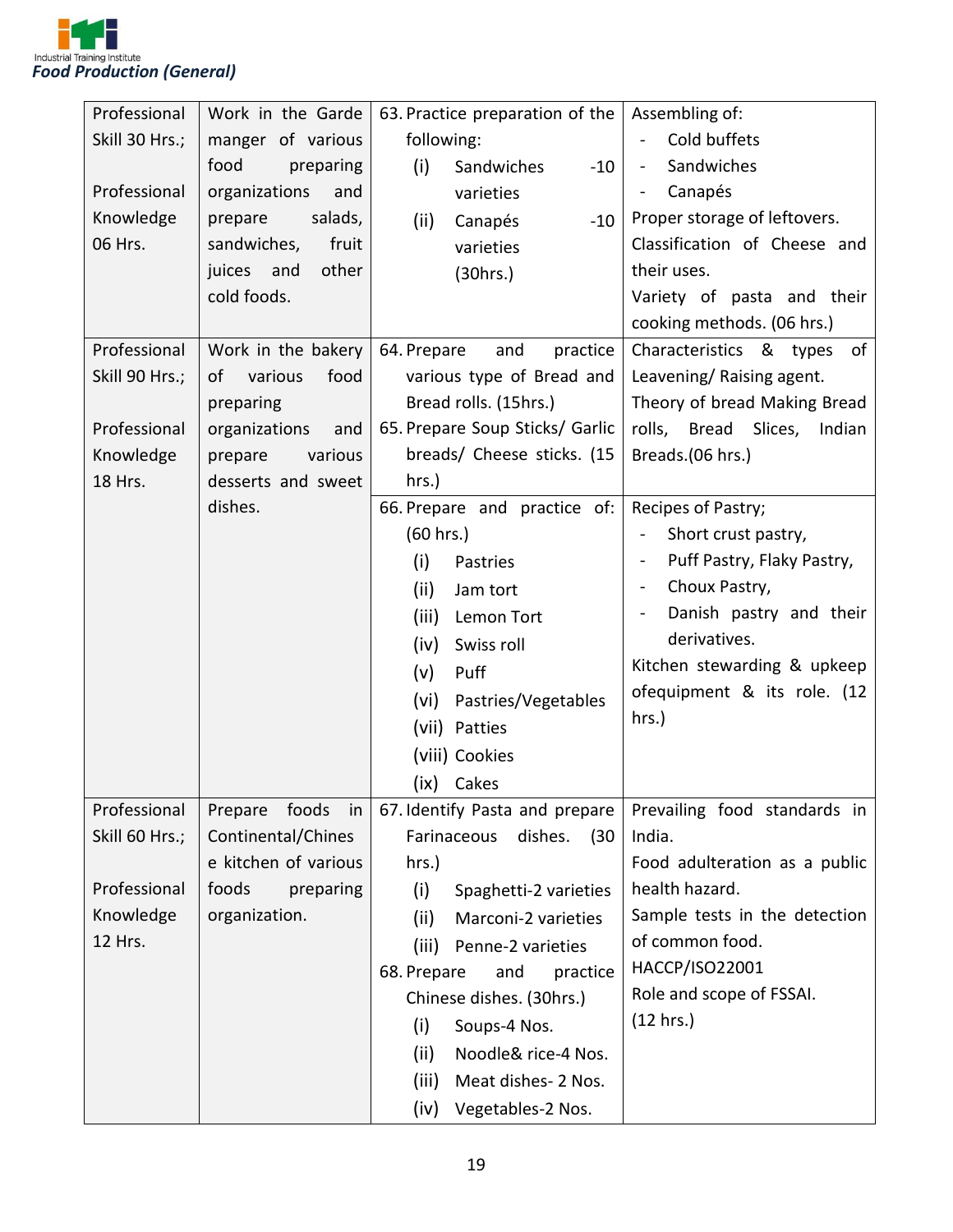

| Professional   | Work<br>in<br>many  | 69. On-the- <b>Job</b> Training (OJT).         | $(12 \text{ hrs.})$ |
|----------------|---------------------|------------------------------------------------|---------------------|
|                |                     |                                                |                     |
| Skill 60 Hrs.; | establishments such | (60 hrs)                                       |                     |
|                | as                  | restaurants,   Note: During OJT, students      |                     |
| Professional   | hotels,             | coffee   have to maintain a log book on        |                     |
| Knowledge      | shops,              | healthcare   daily basis indicating activities |                     |
| 12 Hrs.        | resident            | facilities performed during<br>the<br>dav      |                     |
|                | and hospitals etc.  | which<br>shall<br>also<br>be                   |                     |
|                |                     | countersigned<br>section/<br>by                |                     |
|                |                     | department supervisor.                         |                     |
|                | .                   |                                                |                     |

#### **Project work/ Industrial visit**

#### **Broad Areas:**

- a) Prepare special meals/medical meals for people under medical restrictions.
- b) Prepare special menu for special festive occasions with an ethnic touch.
- c) Plan & prepare different types of Oriental/ Continental food according to own judgement.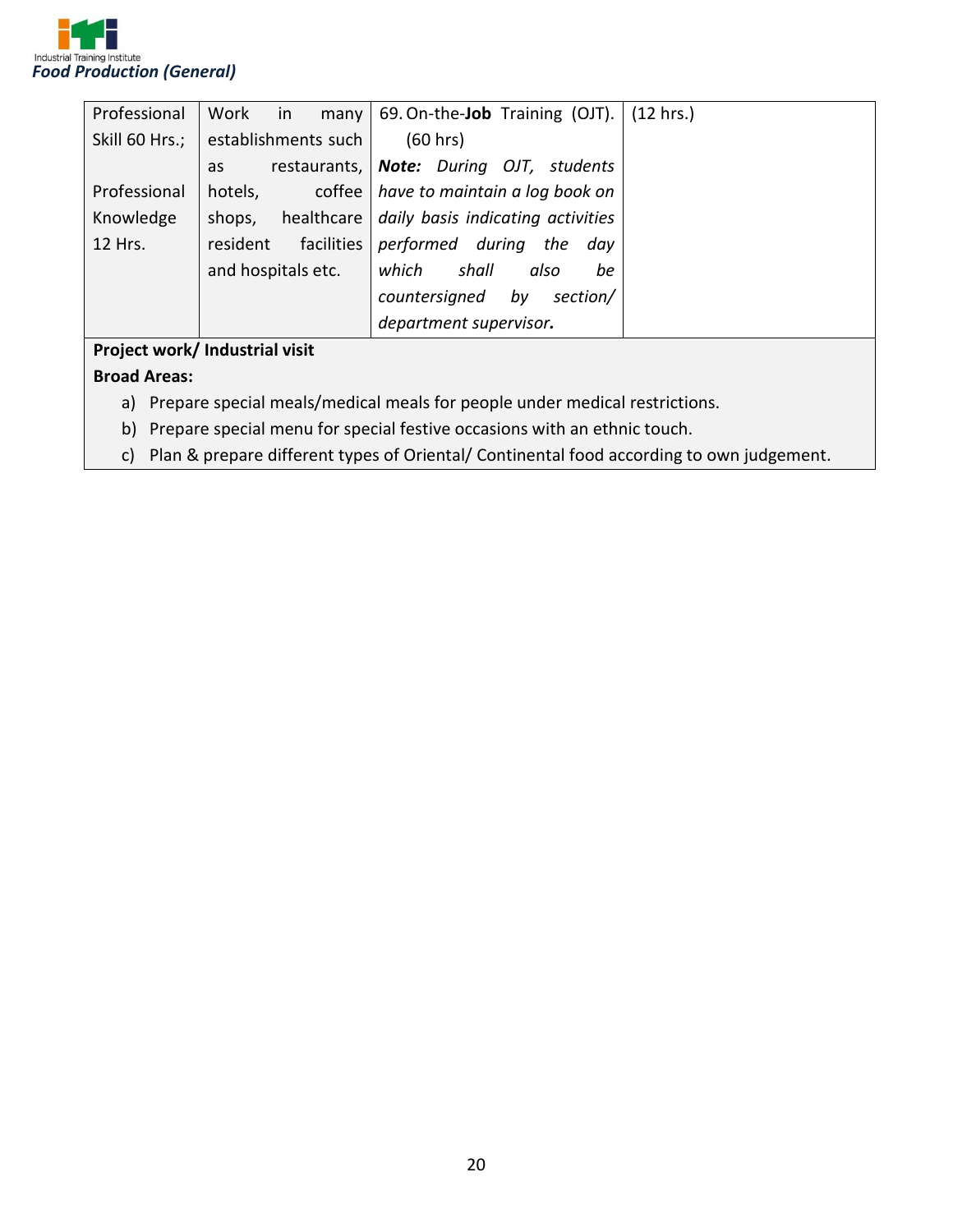

#### **SYLLABUS FOR CORE SKILLS**

1. Employability Skills (Common for all CTS trades) (160 hrs.)

*Learning outcomes, assessment criteria, syllabus and Tool List of Core Skills subjects which is common for a group of trades, provided separately inwww.bharatskills.gov.in*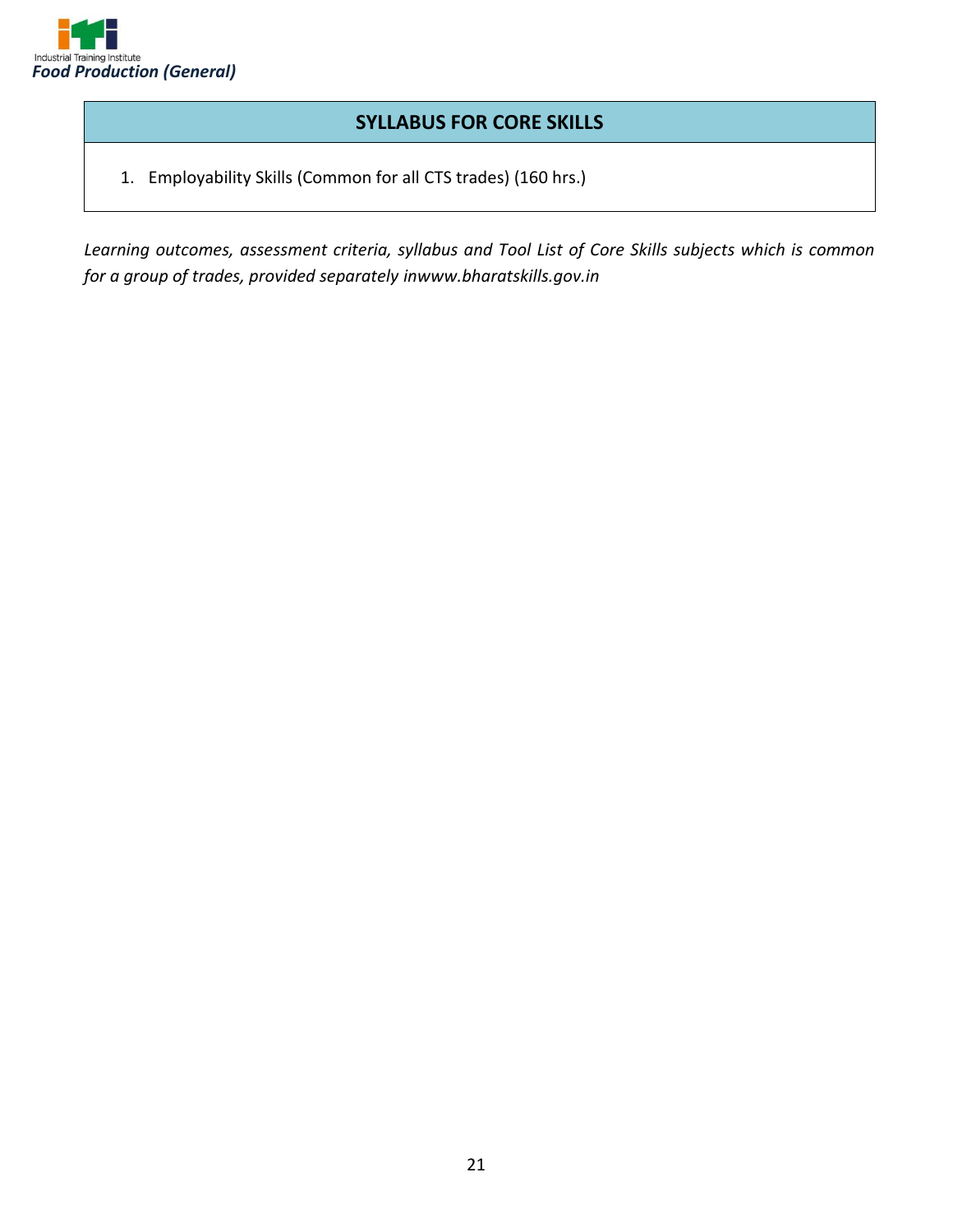

<u> 1989 - Johann Stein, markin sanadi sa maso na matsayin sa maso na matsayin sa maso na matsayin sa maso na m</u>

Ξ

|                                      | <b>List of Tools &amp; Equipment</b>             |                                                                       |                    |  |
|--------------------------------------|--------------------------------------------------|-----------------------------------------------------------------------|--------------------|--|
|                                      |                                                  | FOOD PRODUCTION (GENERAL) (For batch of 24 Candidates)                |                    |  |
| S No.                                | <b>Name of the Tools and</b><br><b>Equipment</b> | <b>Specification</b>                                                  | Quantity           |  |
|                                      | <b>A. TRAINEES TOOL KIT</b>                      |                                                                       |                    |  |
| 1.                                   | All size Knife                                   | 3 varieties of Knife                                                  | $(24+1)$ sets      |  |
| 2.                                   | Peeler                                           |                                                                       | $(24+1)$ nos.      |  |
| 3.                                   | Scooper                                          |                                                                       | $(24+1)$ nos.      |  |
| 4.                                   | Chef coat and trouser                            |                                                                       | $(24+1)$ nos.      |  |
| 5.                                   | Kitchen duster                                   |                                                                       | $(24+1)$ nos.      |  |
| 6.                                   | Apron                                            |                                                                       | $(24+1)$ nos.      |  |
| 7.                                   | Safety Shoe                                      |                                                                       | $(24+1)$ pairs     |  |
| 8.                                   | Chef cap and scarf                               |                                                                       | $(24+1)$ nos. each |  |
| <b>B. SHOP TOOLS &amp; EQUIPMENT</b> |                                                  |                                                                       |                    |  |
| (i)                                  | <b>List of Tools:</b>                            |                                                                       |                    |  |
|                                      | Chopping Boards (Polypropylene)                  | Green<br>(i)                                                          | 06 nos.            |  |
|                                      |                                                  | (ii)<br>Red                                                           | 01 no.             |  |
| 9.                                   |                                                  | (iii)<br>Yellow                                                       | 01 no.             |  |
|                                      |                                                  | (iv)<br>White                                                         | 01 no.             |  |
|                                      |                                                  | (v)<br>Blue                                                           | 01 no.             |  |
| 10.                                  | <b>Butcher Knife</b>                             |                                                                       | 01 no.             |  |
| 11.                                  | Clever                                           |                                                                       | 01 no.             |  |
| 12.                                  | L.P. Gas Cooking Range                           | With Oven & Griller                                                   | 04 nos.            |  |
| 13.                                  | Cooking Range (High)                             |                                                                       | 01 no.             |  |
| 14.                                  | Dry Store Shelf                                  |                                                                       | 01 no.             |  |
| 15.                                  | <b>Gas Tandoor and Skewer</b>                    |                                                                       | 01 no.             |  |
| 16.                                  | <b>Weighing Machine</b>                          | Up to 5 kg.                                                           | 01 no.             |  |
| 17.                                  | Frying Pan                                       | Non-Stick<br>(i)<br>(ii)<br>Medium<br>(iii)<br>Small<br>(iv)<br>Large | 04 nos. each       |  |
| 18.                                  | Kadai                                            | (i)<br>Large                                                          | 02 nos.            |  |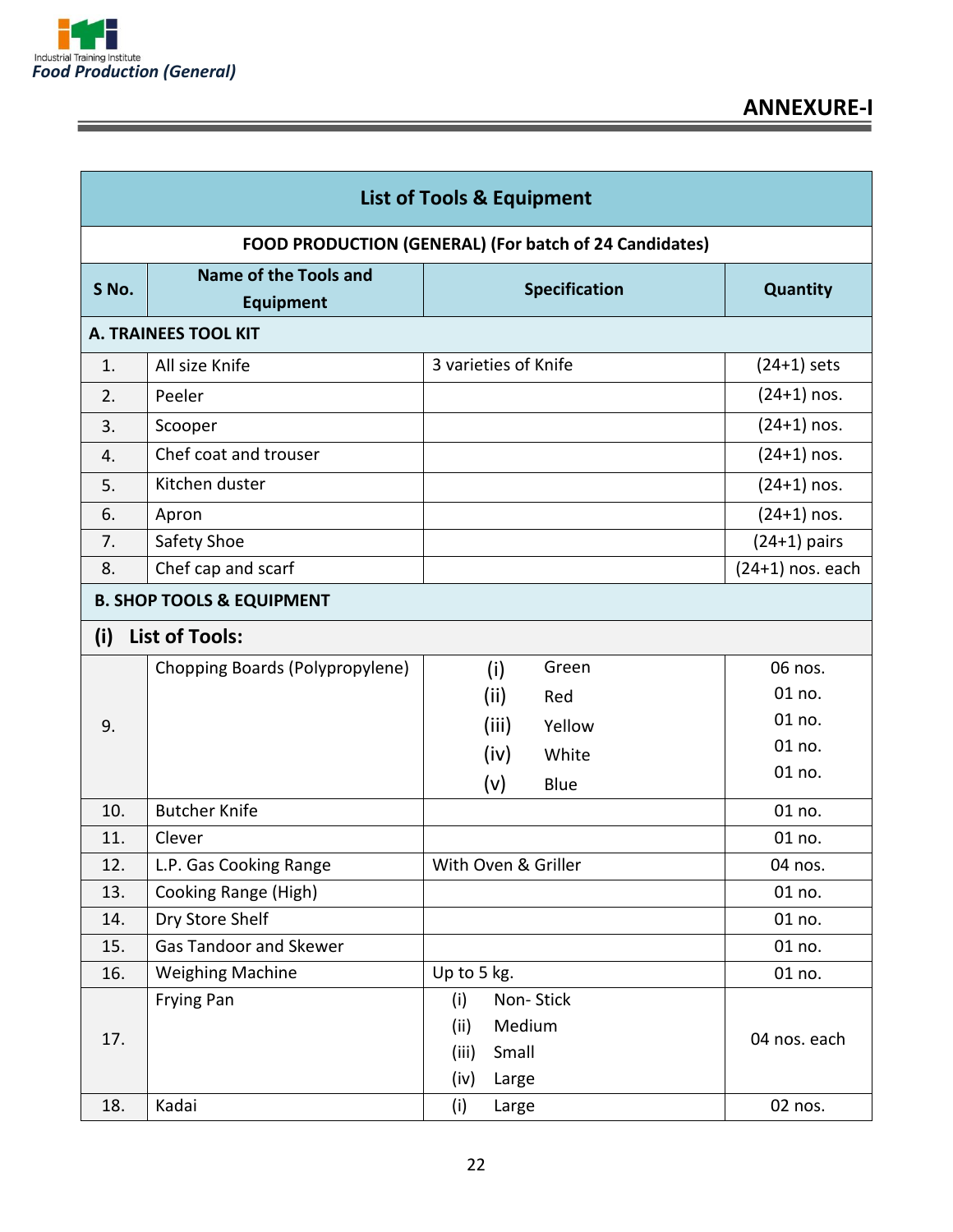

|     |                              | Small<br>(ii)                                         | 03 nos.      |
|-----|------------------------------|-------------------------------------------------------|--------------|
| 19. | Palta                        | <b>Stainless Steel</b>                                | 02 nos.      |
| 20. | <b>Heavy Bottom Pan</b>      | Medium (10 Ltr)                                       | 01 no.       |
| 21. | Degchi (Stainless Steel)     | (i)<br>15Ltr<br>(ii)<br>12 Ltr                        | 02 nos. each |
| 22. | Tawa- General                |                                                       | 02 nos.      |
| 23. | Wok (Chinese Kadai)          |                                                       | 02 nos.      |
| 24. | Roiling Pin and Rolling Base |                                                       | 02 nos.      |
| 25. | Cooker                       | (i)<br>2 Ltr<br>(ii)<br>5 Ltr                         | 01 no. each  |
| 26. | <b>Mandolin Grater</b>       |                                                       | 02 nos.      |
| 27. | Wooden Spatula               |                                                       | 05 nos.      |
| 28. | <b>Strainers</b>             | Conical<br>(i)                                        | 02 nos.      |
|     |                              | (ii)<br><b>Strainers</b>                              | 04 nos.      |
| 29. | Perforated Spoon             |                                                       | 05 nos.      |
| 30. | <b>Steel Bowls</b>           | Small<br>(i)<br>(ii)<br>Medium<br>(iii)<br><b>Big</b> | 12nos. each  |
| 31. | <b>Steel Slicer</b>          |                                                       | 05 nos.      |
| 32. | Probe thermometer            | 75 - 150°C                                            | 01 no.       |
| 33. | Cake stand                   |                                                       | 02 nos.      |
| 34. | Colander                     |                                                       | 03 nos.      |
| 35. | <b>Baking Try</b>            |                                                       | 05 nos.      |
| 36. | Holders (Togs)               |                                                       | 05 nos.      |
| 37. | Heat proof gloves            |                                                       | 02 pairs     |
| 38. | Saucepan                     |                                                       | 05 nos.      |
| 39. | SS Tray                      |                                                       | 06 nos.      |
| 40. | Pie Dish                     |                                                       | 06 nos.      |
| 41. | Mugs (Steel)                 | Small, Medium, Large                                  | 03 nos. each |
| 42. | <b>Steel Plates</b>          |                                                       | 12nos.       |
| 43. | <b>Steel Spoons</b>          |                                                       | 12nos.       |
| 44. | <b>Steel Ladle</b>           |                                                       | 12 nos.      |
| 45. | <b>Balloon Whisk</b>         | Small size                                            | 05 nos.      |
| 46. | <b>Measuring Jars</b>        | Up to 1 liter                                         | 03 nos.      |
| 47. | Containers                   | (For keeping dry items)                               | As required  |
| 48. | Serving dish                 |                                                       | 08 nos.      |
| 49. | <b>Grinding Stone</b>        |                                                       | 02 nos.      |
| 50. | <b>Bread Moulds</b>          |                                                       | 05 nos.      |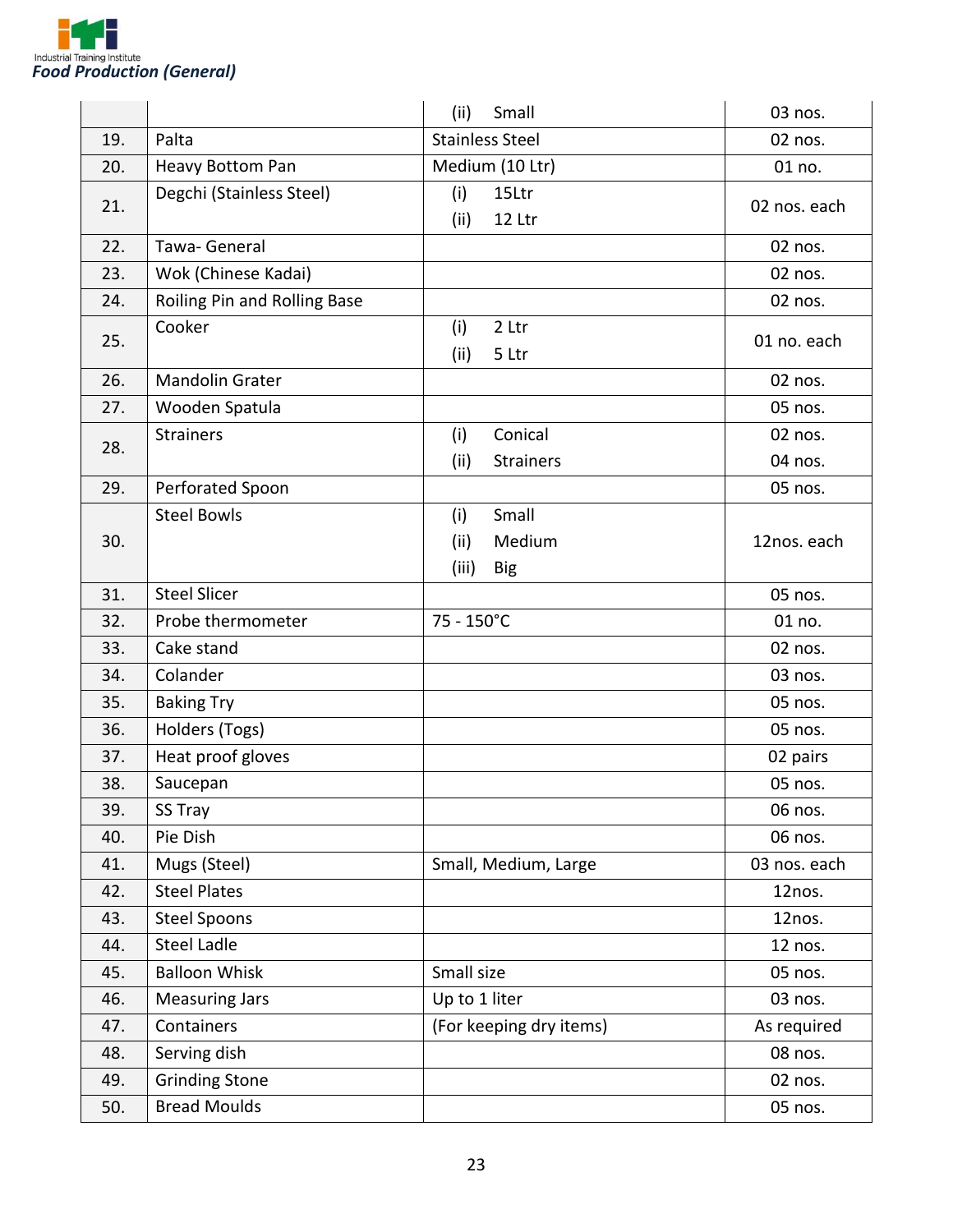

| 51.             | Coconut Grater                               |                                 | 02 nos.      |
|-----------------|----------------------------------------------|---------------------------------|--------------|
|                 | <b>Baking equipment</b>                      | Cake moulds<br>(i)              | 05 nos.      |
|                 |                                              | Muffin moulds<br>(ii)           | 12 nos.      |
| 52.             |                                              | Mixing bowls<br>(iii)           | 02 nos.      |
|                 |                                              | Pizza cutter<br>(iv)            | 01 no.       |
|                 |                                              | Cookie cutter (5 shapes)<br>(v) | 02 nos. Each |
|                 | (ii) List of Equipment:                      |                                 |              |
| 53.             | Refrigerator                                 | 365 Ltr.<br>(i)                 | 01 no. each  |
| 54.             | <b>Chest Freezer</b>                         |                                 | 01 no.       |
| 55.             | Deep fat fryer                               | 05 Ltr (Portable)               | 01 no.       |
| 56.             | Sandwich griller/toaster                     |                                 | 01 no.       |
| 57.             | Microwave oven                               | 15Ltr min.                      | 01 no.       |
| 58.             | <b>Grinder Machine</b>                       | 10 Ltr capacity (min)           | 01 no.       |
| 59.             | Blender/Mixer                                |                                 | 01 no.       |
| 60.             | Juicer machine                               |                                 | 01no.        |
| 61.             | Salamander                                   |                                 | 01 no.       |
| 62.             | Dough Kneading Maker                         | With attachments                | 01 nos.      |
|                 | <b>D. SHOP FLOOR FURNITURE AND MATERIALS</b> |                                 |              |
| 63.             | Instructor's table                           |                                 | 01 no.       |
| 64.             | Instructor's chair                           |                                 | 02 nos.      |
| 65.             | Locked lockers                               |                                 | 02 nos.      |
| 66.             | White board                                  | (Minimum 4 x 6 feet)            | 01 no.       |
| 67.             | Fire Extinguisher CO <sub>2</sub>            | 2 KG                            | 02 nos.      |
| 68.             | <b>Fire Buckets</b>                          | Standard size                   | 02 nos.      |
| 69.             | <b>Proper Electric &amp; Gas Connections</b> |                                 | 01 no.       |
| 70.             | Dustbins                                     | Colour coded                    | 05 nos.      |
| 71.             | Working table                                | 1 table /5 student              | As required  |
| 72.             | Hand wash basin                              |                                 | 05 nos.      |
| 73.             | Hygiene Kit                                  |                                 | 05 nos.      |
| 74.             | <b>Wash Basins</b>                           |                                 | 04 nos.      |
|                 | Chart denoting the Do's and                  |                                 | 01 no.       |
| 75.             | Don'ts Kitchen                               |                                 |              |
| $N \cdot \cdot$ |                                              |                                 |              |

*Note: -*

*1. All the tools and equipment are to be procured as per BIS specification.* 

2. *Internet facility is desired to be provided in the class room.*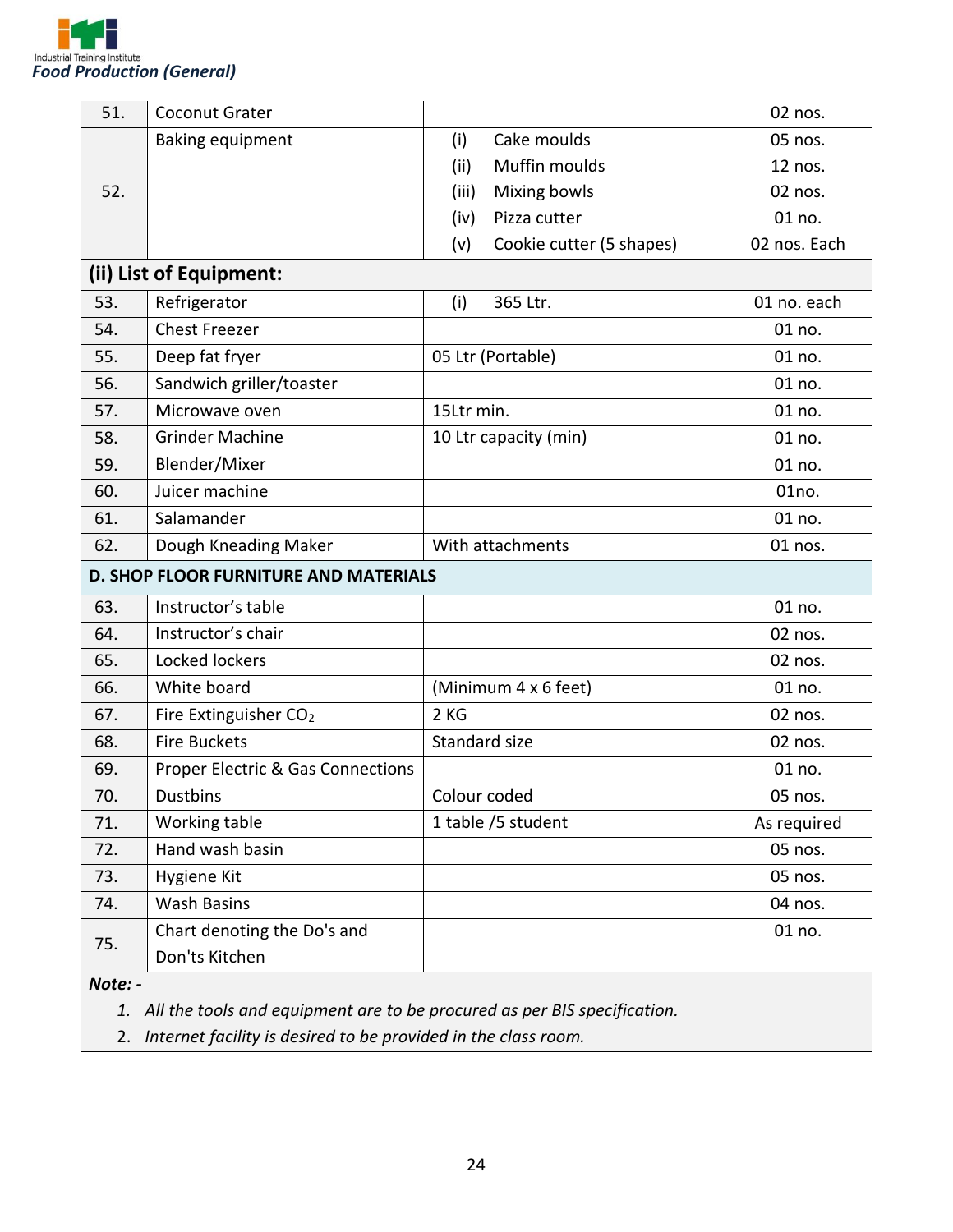

8. Suheli Das

9. Abdul Wahab

12. Anurag Vats

HR Executive

Chef De Cuisine

10. Nikhil Rajen Merchant Sr Sous Chef

11. Shirsendu Karmakar Principal

Training Officer

13. | Akhilesh Pandey Training Officer

The DGT sincerely acknowledges contributions of the Industries, State Directorates, Trade Experts, Domain Experts, trainers of ITIs, NSTIs, faculties from universities and all others who contributed in revising the curriculum.

Special acknowledgement is extended by DGT to the following expert members who had contributed immensely in this curriculum.

| List of expert members contributed/ participated for imalizing the course curriculum of Food<br>Production (General) trade held on 06.06.2017 at CSTARI, Kolkata |                                                |                                      |                        |
|------------------------------------------------------------------------------------------------------------------------------------------------------------------|------------------------------------------------|--------------------------------------|------------------------|
| <b>S. No.</b>                                                                                                                                                    | <b>Name &amp; Designation</b><br>Sh/Mr/Ms      | Organization                         | <b>Remarks</b>         |
| 1.                                                                                                                                                               | H. V. Samvatsar<br>Director                    | CSTARI, Kolkata                      | Chairman               |
| 2.                                                                                                                                                               | Sanjay Kumar<br>Joint Director of Training     | CSTARI, Kolkata                      | Member                 |
| 3.                                                                                                                                                               | L. K. Mukherjee<br>Deputy Director of Training | CSTARI, Kolkata                      | Member                 |
| 4.                                                                                                                                                               | Bharat K. Nigam<br><b>Training Officer</b>     | CSTARI, Kolkata                      | Member/<br>Coordinator |
| 5.                                                                                                                                                               | K.V.S. Narayana<br><b>Training Officer</b>     | CSTARI, Kolkata                      | Member/<br>Coordinator |
| 6.                                                                                                                                                               | <b>Shiv Biswal</b><br><b>Executive Chef</b>    | Taj Sats, Air Catering Ltd., Kolkata | Expert                 |
| 7.                                                                                                                                                               | Sowmya Sengupta<br><b>Training Manager</b>     | Hotel Taj Bengal, Kolkata            | Member                 |

Hotel ITC Sonar, Kolkata Member

Hyatt Regency, Kolkata Member

Hotel ITC Sonar, Kolkata Member

NIHM Pvt. ITI, Garia, Kolkata Member

CSTARI, Kolkata Member

CSTARI, Kolkata Member

**List of Expert Members contributed/ participated for finalizing the course curriculum of Food**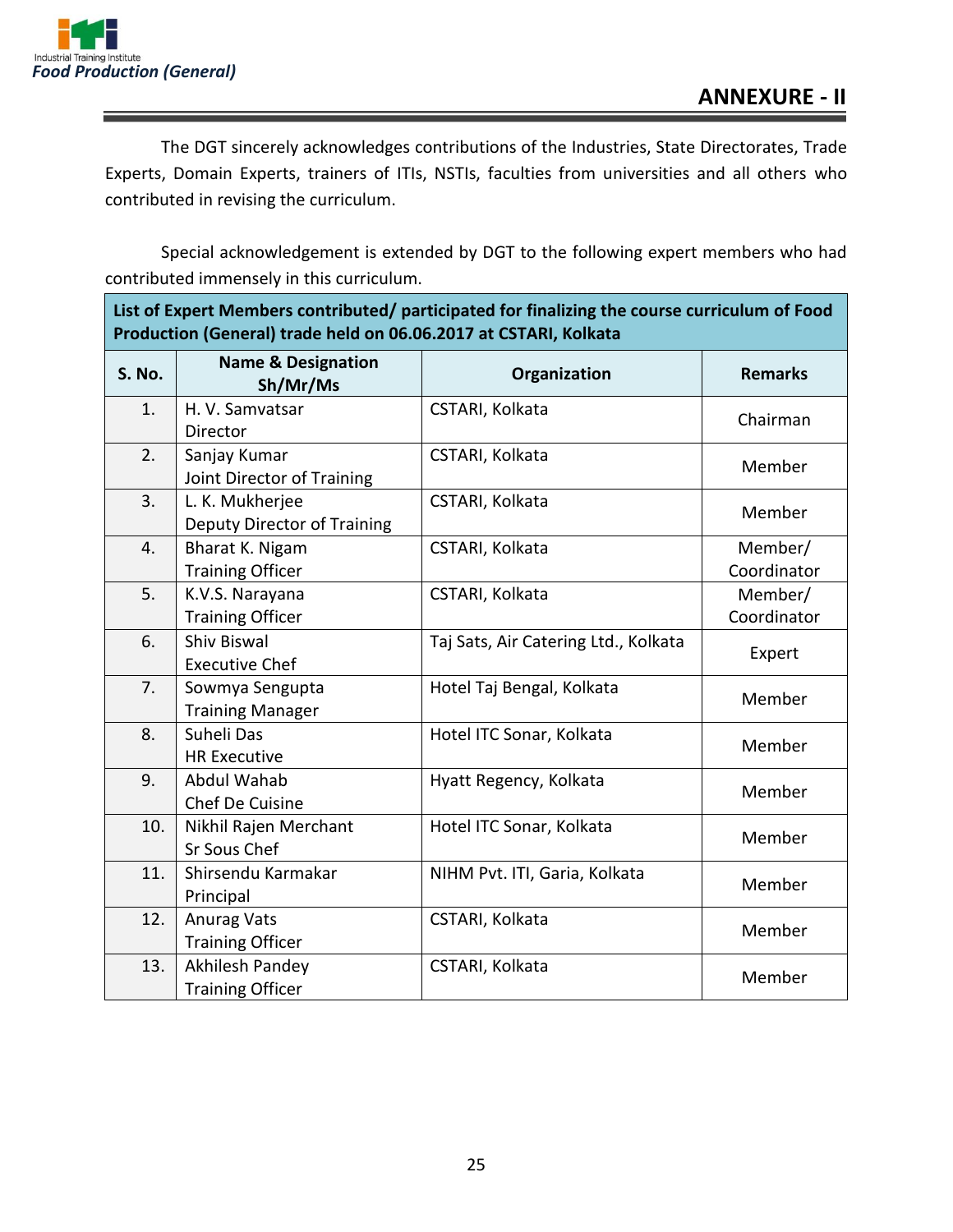

#### **ABBREVIATIONS**

| <b>CTS</b>  | <b>Craftsmen Training Scheme</b>                   |
|-------------|----------------------------------------------------|
| <b>ATS</b>  | <b>Apprenticeship Training Scheme</b>              |
| <b>CITS</b> | <b>Craft Instructor Training Scheme</b>            |
| <b>DGT</b>  | Directorate General of Training                    |
| <b>MSDE</b> | Ministry of Skill Development and Entrepreneurship |
| <b>NTC</b>  | <b>National Trade Certificate</b>                  |
| <b>NAC</b>  | National Apprenticeship Certificate                |
| <b>NCIC</b> | National Craft Instructor Certificate              |
| LD          | <b>Locomotor Disability</b>                        |
| <b>CP</b>   | <b>Cerebral Palsy</b>                              |
| <b>MD</b>   | <b>Multiple Disabilities</b>                       |
| LV          | Low Vision                                         |
| HH          | Hard of Hearing                                    |
| ID          | <b>Intellectual Disabilities</b>                   |
| <b>LC</b>   | Leprosy Cured                                      |
| <b>SLD</b>  | <b>Specific Learning Disabilities</b>              |
| <b>DW</b>   | Dwarfism                                           |
| MI          | <b>Mental Illness</b>                              |
| AA          | <b>Acid Attack</b>                                 |
| PwD         | Person with disabilities                           |